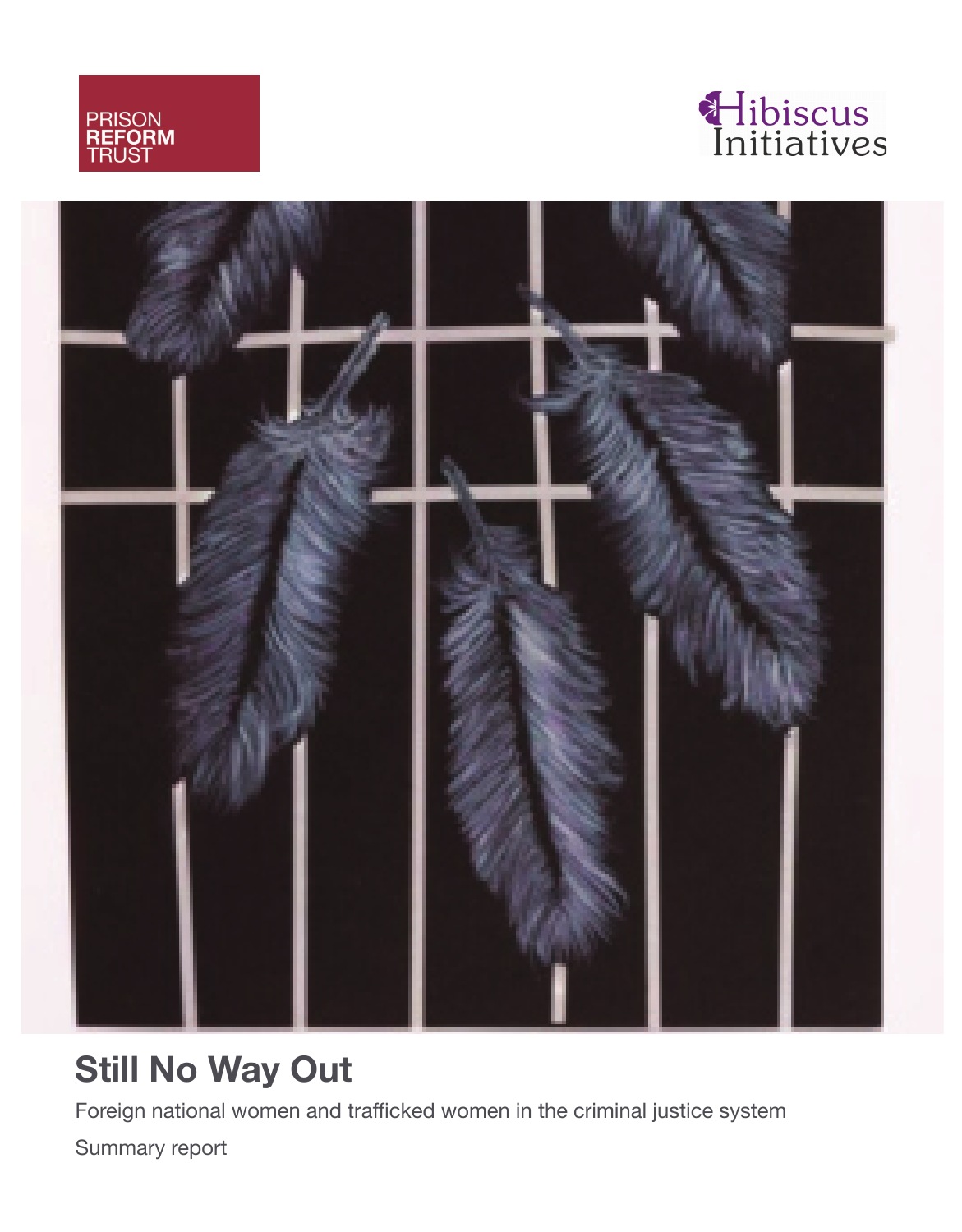## **About the Prison Reform Trust**

The Prison Reform Trust (PRT) is an independent UK charity working to create a just, humane and effective prison system. We have a longstanding interest in improving criminal justice outcomes for women. Our Transforming Lives strategy to reduce the unnecessary imprisonment of women, supported by the Big Lottery Fund, includes a specific objective to reduce the disproportionate imprisonment of foreign national women and trafficked women. For further information about Transforming Lives see: [www.prisonreformtrust.org.uk/women](http://www.prisonreformtrust.org.uk/women)

PRT's Advice and Information Service provides information to women and men in prison on prison rules, life in prison, prisoners' rights, prison conditions and how to get help in prison and can be contacted at: Prison Reform Trust, FREEPOST ND 6125, London EC1B 1PN or by freephone on 0808 802 0060.

#### **About Hibiscus Initiatives**

Established in 1986, Hibiscus Initiatives (Hibiscus) is a leading specialist charity, committed to supporting foreign national people involved in the immigration and criminal justice systems. Thirty years on, their expertise and depth of experience is widely valued. While women remain the main focus of Hibiscus' work, the organisation assists some men in similar circumstances. The work falls into four broad areas:

- Advocacy and welfare advice in prison
- Assistance and support with return and reintegration to home countries
- Assistance with community resettlement and reintegration in the UK
- Mentoring support in prison and the community.

Identification and support of victims of human trafficking is embedded in all areas of Hibiscus' work. For more information see: [www.hibiscusinitiatives.org.uk](http://www.hibiscusinitiatives.org.uk)

## **Credits and acknowledgements**

This report is the result of collaboration between PRT and Hibiscus, as part of PRT's Transforming Lives programme. It was prepared by Katy Swaine Williams with Zoey Litchfield and Dr Jenny Earle, with assistance from Ryan Harman and volunteer Lauren Nickolls of PRT, and in consultation with Adrienne Darragh, Michaela Jarosinska and Vanna Derosas of Hibiscus. The report includes an analysis of caseload data and case studies prepared by Michaela Jarosinska of Hibiscus, and the views of women expressed at a focus group led by PRT and hosted at Hibiscus' specialist women's centre in London in June 2017.

We would like to thank Liz Hogarth OBE (Trustee of Hibiscus), Paramjit Ahluwalia (barrister), Philippa Southwell (solicitor advocate) and Dr Liz Hales for commenting on drafts and all those who took part in our roundtable on 19 July 2018. We are particularly grateful to all the foreign national women who took part in our research, whose insights are invaluable in developing a more just and humane criminal justice system.

© Prison Reform Trust, 2018 ISBN: 978-1-908504-45-6

Cover image: 'Caged Feathers', HMP Send, drawing, 2018. Courtesy of the Koestler Trust.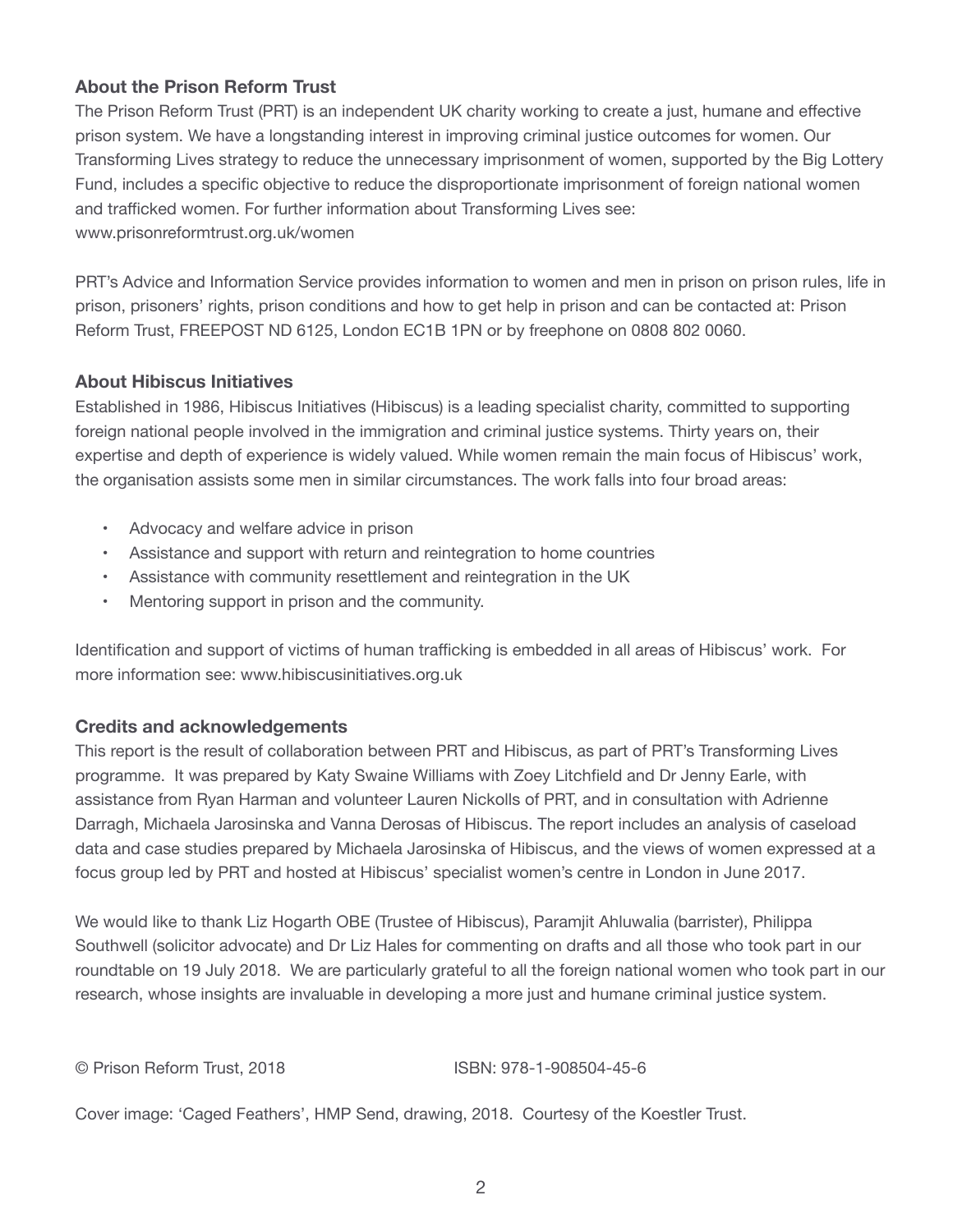This is a summary and overview of the full report which can be accessed online and contains further detailed information about the policy frameworks, the research and the evidence gathered to underpin our recommendations.

# **Contents**

| Methodology and scope of this report                       | 4  |
|------------------------------------------------------------|----|
| Key facts                                                  | 5  |
| Background                                                 | 6  |
| Findings and recommendations                               | 11 |
| Experiences of foreign national women and trafficked women | 20 |
| Useful organisations                                       | 23 |
| End notes                                                  | 26 |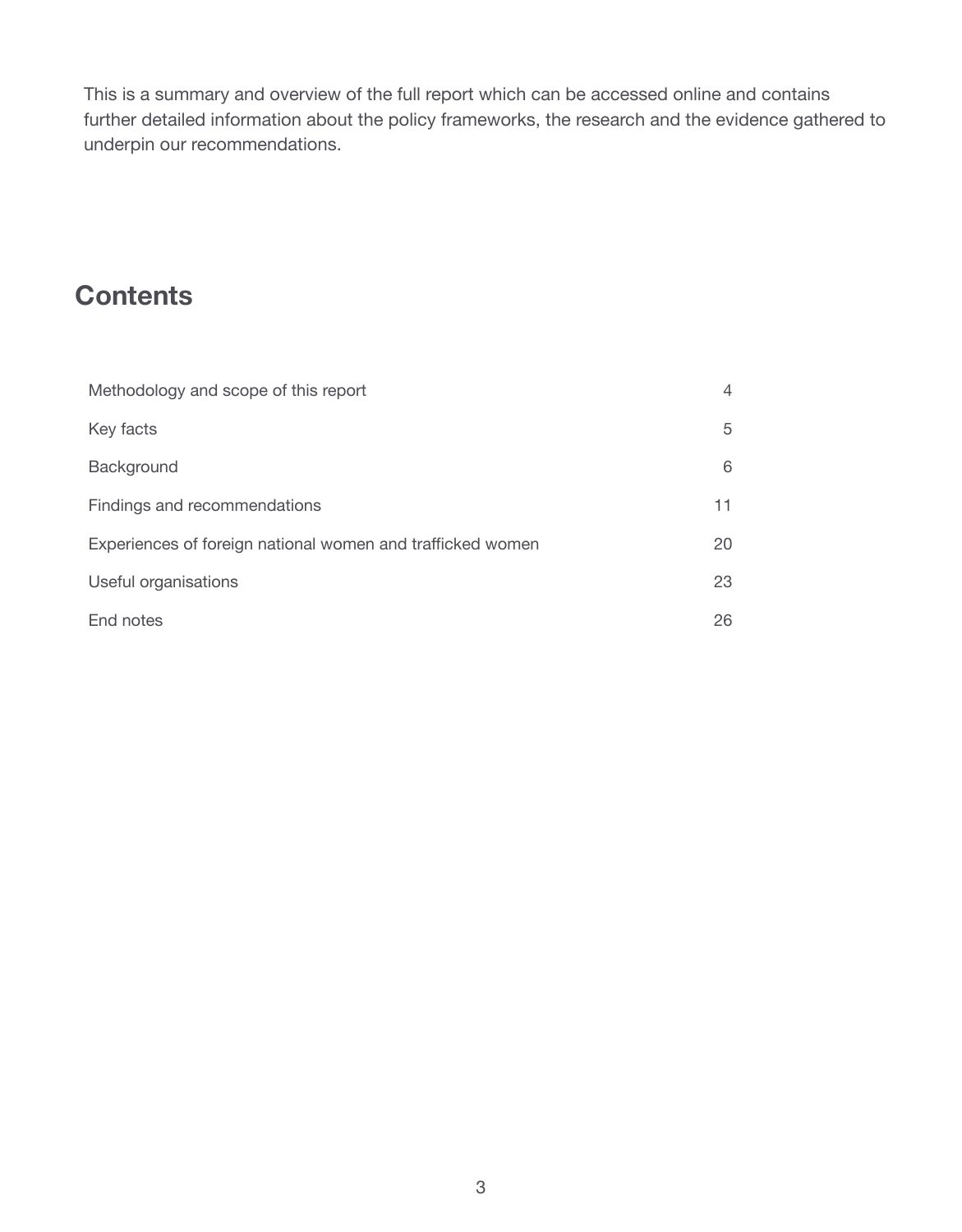# **Methodology and scope of this report**

This report considers the experience of foreign national women and trafficked women in the criminal justice system in England and Wales. It draws upon data from a number of sources, including published statistics, freedom of information requests and parliamentary questions, inspectorate reports and research studies as well as evidence gathered by Hibiscus.

# **Analysis of Hibiscus' caseload data 2013-2017**

Hibiscus analysed three sets of data gathered through their work with foreign national women. Although the numbers of women involved are relatively small, this provides an important insight into women's experiences that is not available from other sources.

**Quantitative analysis**: The cases of 585 women service users in prison were reviewed, drawing out quantitative data relating to their experiences. These women received services from Hibiscus in two prisons between 2013 and 2017.

**Qualitative analysis:** This draws on the cases of 182 women who received services from Hibiscus in prison between April 2016 and March 2017.

**Trafficking caseload analysis:** Data was analysed from the cases of 45 women in prison whom Hibiscus case workers identified as victims and potential victims of trafficking between February 2013 and March 2017.

## **Freedom of information request**

The government does not routinely publish criminal justice data broken down by gender and nationality except quarterly snapshot prison numbers. These figures do not reflect the total number of women received into prison over the course of a year ('receptions data') and show a preponderance of people serving longer sentences. In response to a freedom of information request by PRT, in February 2018 the Ministry of Justice provided receptions data which is referred to under Key Facts.<sup>1</sup>

# **Focus group, June 2017**

A focus group was held by PRT at Hibiscus' specialist women's centre in North London on 1 June 2017. Seven women service users took part, all of whom had been told about the purpose of the event and freely consented to participate.

# **Roundtable consultation, 19 July 2018**

We held a roundtable meeting in the House of Lords on 19 July 2018, hosted by Baroness Hamwee and chaired by Anne Fox, CEO of Clinks, at which the report's draft findings and recommendations were considered. Attendees included representatives of the judiciary, CPS, police, probation, prisons, Ministry of Justice, Police and Crime Commissioners, parliamentarians and voluntary sector agencies, as well as two foreign national women with experience of the criminal justice system who participated with support from Hibiscus. These discussions informed the final report.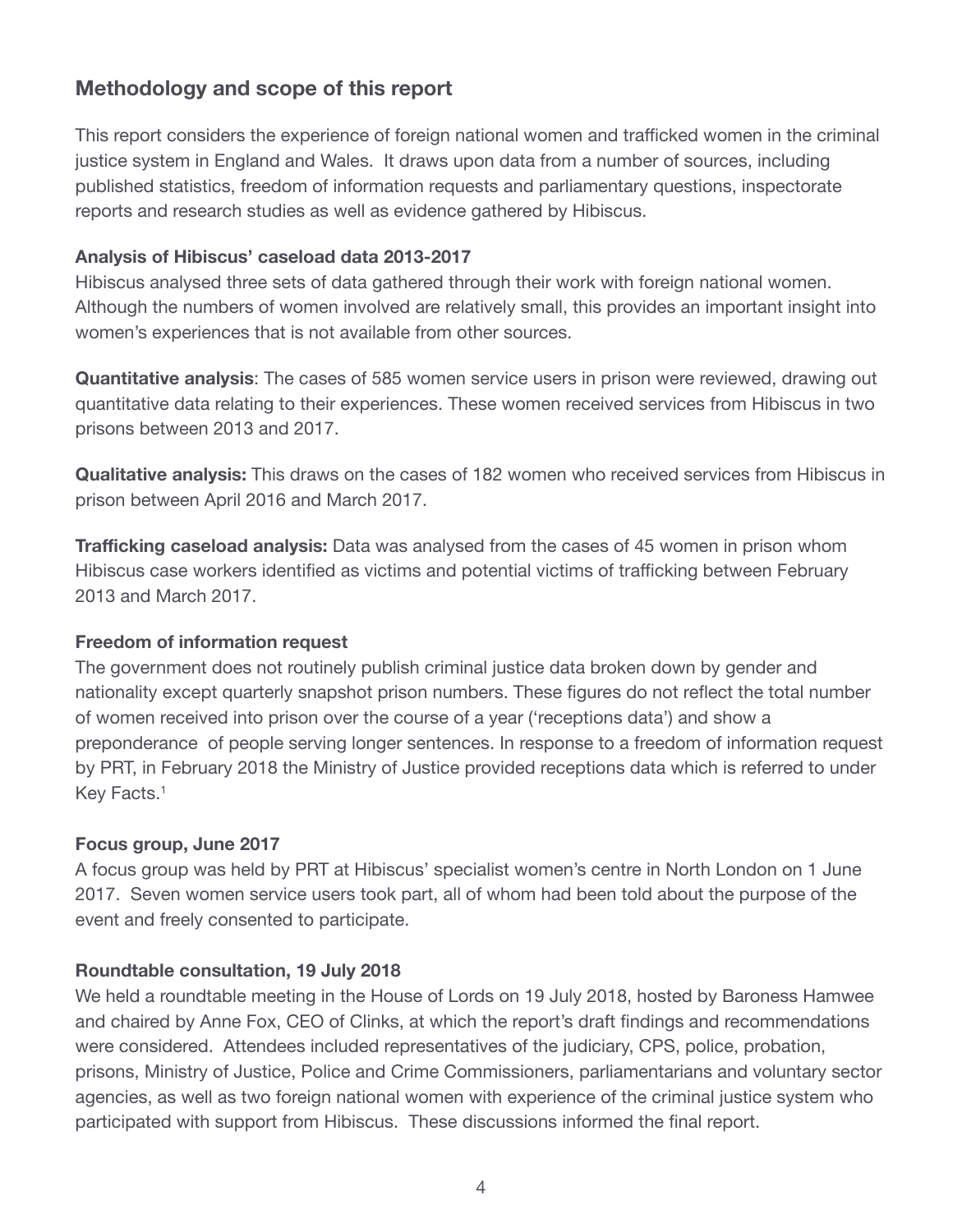# **Key facts**

- Foreign national women represent 8% of the general population in England and Wales<sup>2</sup>, but over 12% of all women received into prison each year and nearly 19% of those remanded<sup>3</sup>.
- This has come down since 2013 when foreign national women represented 17.5% of all women received into prison and 23.3% of those remanded.<sup>4</sup>
- Foreign national men and women accounted for nearly a fifth of self-inflicted deaths investigated by the Prisons and Probation Ombudsman in 2015–16.<sup>5</sup>
- Most (59%) of the foreign national women in prison in England and Wales on 30 September 2017 were from Europe, with the largest groups from Romania and Ireland.<sup>6</sup> The most common countries of origin have remained consistent since 2013, apart from a decrease in the number of imprisoned Vietnamese women.7
- Of 585 foreign national women in prison supported by Hibiscus from 2013 to 2017:
	- Nearly half (49.7%) were held on remand. Of those sentenced, 49% were serving short sentences of one year or less, with 15% serving three to six months and 14% serving one to three months.
	- The offences for which foreign national women are imprisoned are overwhelmingly nonviolent. The most common offences for which the women were in prison were fraud (18%), theft (18%) and false document offences (10%). These are all indicator offences for trafficking and coercion.
	- 57% of the women did not speak any English and required an interpreter.
	- 38% (222 women) disclosed that they had dependent children. For over a fifth of these women, their children were five years old or under.
- Amongst 182 foreign national women in prison supported by Hibiscus from 2016 to 2017, 53% had problems relating to their immigration status.
- Over half (56%) of all foreign national women prisoners in England and Wales are located in three prisons: HMP Bronzefield (27%), HMP & YOI Peterborough (18%) and HMP Downview (11%).8 The other 44% are dispersed across the women's prison estate.
- Support for foreign national women in prison, such as interpreting and immigration legal advice, varies considerably and resettlement support is generally poor.<sup>9</sup> They are rarely considered for open conditions and Release on Temporary Licence (ROTL).10 As at 31 December 2017 there were only two foreign national women held in open conditions<sup>11</sup>, severely restricting access to ROTL<sup>12</sup>.
- The Modern Slavery Act 2015 introduced a defence for victims of modern slavery compelled to commit a criminal offence.13 Yet evidence confirms that victims of modern slavery continue to be prosecuted for crimes they were forced to commit.
- Hibiscus identified 45 women in prison as victims or potential victims of trafficking from February 2013 to March 2017, all of whom had disclosed information about their exploitation. They were in prison for between one and three months to up to three years, with four remaining in prison at the time of completing the data analysis.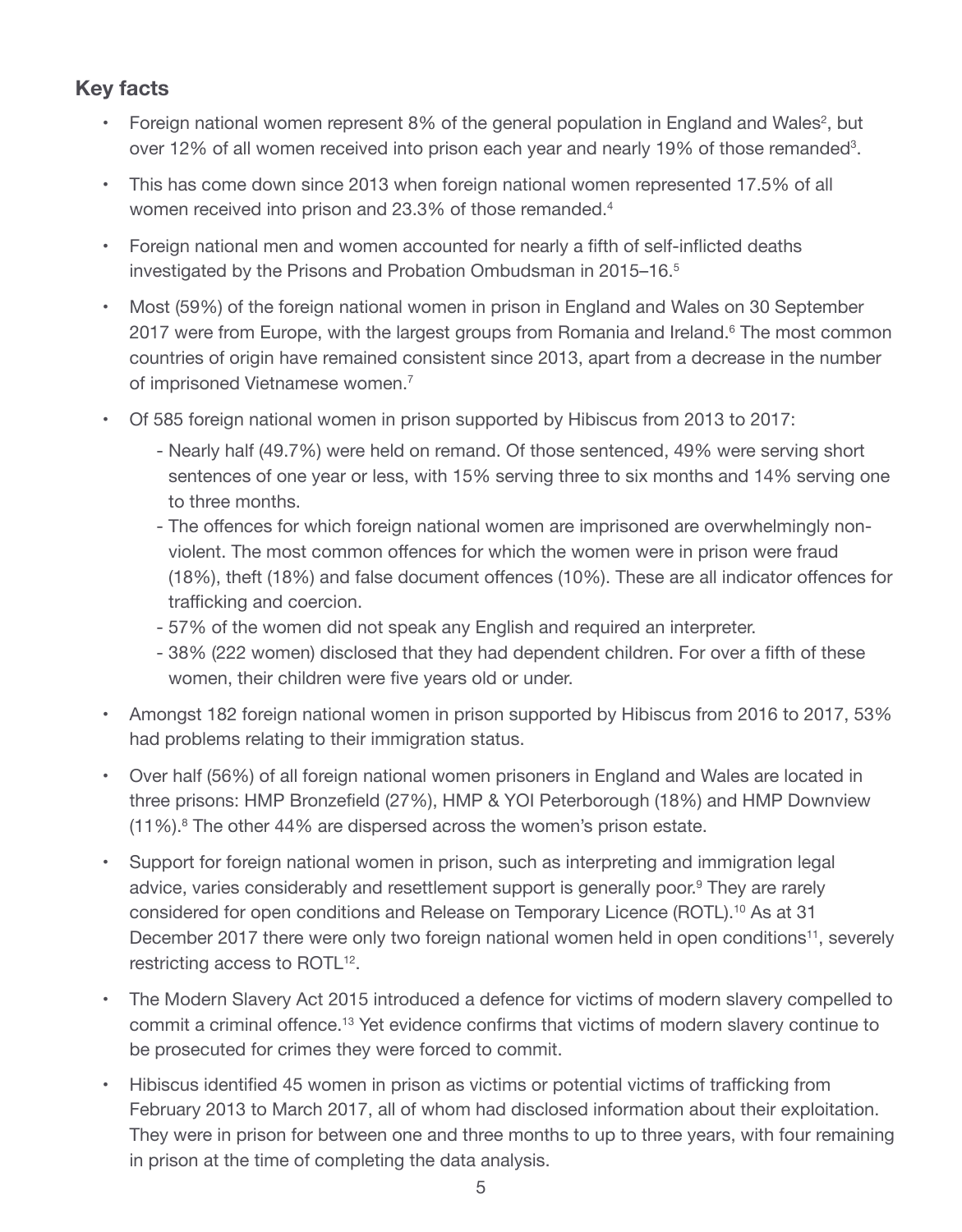# **Background**

*…[My probation officer later] said that if the judge had seen a presentence report about me probably my sentence wouldn't have been … a 20 month sentence, for a first time…too harsh and too quick as well…and I think all that was because I was a foreign national.*

Hibiscus focus group, June 2017

Six years on from the No Way Out briefing<sup>14</sup>, which highlighted the over representation of foreign national women in prison in England and Wales, their particular vulnerabilities and the barriers to justice that many face, it is time to review progress. Whilst there has been a decrease in both the number and proportion of foreign national women in prison, the reasons for this reduction are not clear and they remain over represented.

The Ministry of Justice's Female Offender Strategy, published in June 2018, acknowledges the unique challenges faced by foreign national women in the criminal justice system and expresses a commitment to improve outcomes for this particularly vulnerable and disadvantaged group.15 This is welcome progress after successive calls for a strategic approach have previously been ignored.<sup>16</sup>

There is little published information about foreign national women in the criminal justice system so this report aims to shine a light on their experiences and make practical proposals for reform. The insights gained from the women supported by Hibiscus, as well as prison inspections, indicate that outcomes for foreign national women have not improved and in some respects have got worse. The stories and statistics included in the report reveal a picture of inadequate legal representation, disproportionate punishment, isolation, fear, trauma and confusion experienced by the women themselves, with similar repercussions for their children. Meanwhile many women reported to Hibiscus that the atmosphere following the EU referendum has become even more hostile to 'foreigners'.

The overarching aim of government policy in recent years has been to deport 'foreign national offenders' as quickly as possible<sup>17</sup>, the stated intention being to create a 'hostile environment' for those who do not have a right to be in the UK<sup>18</sup>. In the context of the Windrush scandal, which has exposed the unlawful treatment, including deportation, of people wrongly designated as foreign nationals, the Home Secretary has signalled his intention to move away from 'hostile environment' terminology and take a more humane approach to migrants.<sup>19</sup> This resonates with the government's stated commitment to tackle unfair and discriminatory treatment of Black, Asian and minority ethnic people, and with recommendations made by the All-Party Parliamentary Group for Ending Homelessness to increase legal aid funding for immigration advice and to tackle the poverty and injustice faced by many migrants in the UK.20

Where women are fearful of deportation they may not report crimes of sexual and domestic violence to the police or seek support,<sup>21</sup> so the Home Secretary must act. The post-Lammy 'explain or reform' agenda for tackling racial bias in the criminal justice system must include addressing the treatment often unfairly afforded to those labelled as a 'foreign national offender'. However progress can only be monitored if criminal justice data disaggregated by gender, race/ethnicity and foreign national status, are collected and regularly published.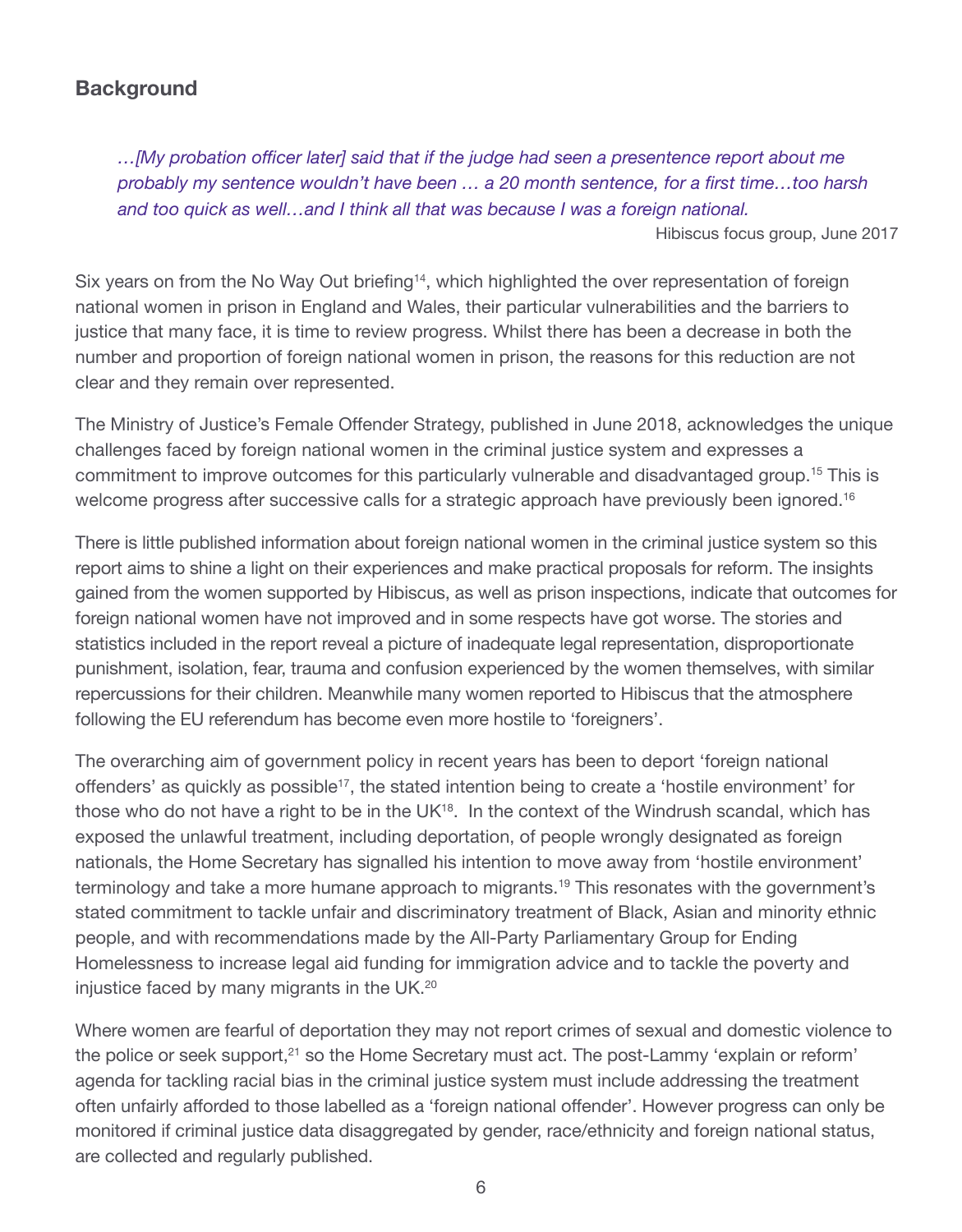# **What does it mean to be a foreign national woman in the criminal justice system?**

'Foreign national offender' is a broad term encompassing those convicted of any offence without evidence of British nationality. They may have arrived as children with their parents or may be second generation, often from former colonies; they may be asylum seekers or have indefinite leave to remain as refugees; they may be European and European Economic Area nationals or Irish nationals; they may be trafficked persons; they may have been arrested entering or leaving the UK on false documents. Also included are those who have entered the UK illegally and those who came legally as students, visitors or workers. The extent to which Windrush immigrants in contact with the criminal justice system may have been wrongly designated as foreign nationals is unknown.

Where the immigration status of a foreign national suspect, defendant or prisoner is unclear, criminal justice agencies generally proceed on the basis that they are liable for deportation or removal. Women classed as foreign nationals may have lived legally in the UK for many years, in some cases since childhood, and may regard themselves as British. They may have dependent children; yet their leave to remain may be revoked following a criminal conviction, so that they face possible removal or deportation to a country where they have no connection, leaving family and community behind.<sup>22</sup>

A foreign national person who has been sentenced to 12 months imprisonment or more is subject to automatic deportation from the UK unless a defined exception applies. A range of other circumstances may make a foreign national person liable for deportation or removal where they have been convicted of an offence. They may also be detained for immigration purposes after the end of a prison sentence, either in prison or in an immigration removal centre23, subject to limitations established by domestic case law and by the European Court of Human Rights.<sup>24</sup> Guidance under the Immigration Act 2016 is intended to reduce the detention of vulnerable people and the length of detention before removal. However critics call for a maximum time limit, for automatic judicial oversight of decisions to detain and for community alternatives.<sup>25</sup> A small number of women continue to be detained for immigration purposes in prison, post-sentence (18 women as at 30 June 2017).<sup>26</sup>

Operation Nexus, the government's action plan to increase the removal of foreign national offenders whether or not they met deportation criteria, was set up to focus on 'high harm' offenders but was criticised for mission creep.<sup>27</sup> In July 2017 the Supreme Court found the government's 'deport first, appeal later' approach to be unfair and unlawful.<sup>28</sup> A further legal challenge to the government's deportation policy is being brought by the Aire Centre.

The government has been criticised by some for not removing foreign national offenders more quickly,29 while the National Audit Office's 2014 report called for a full end-to-end review of the deportation process.30 In its 2016 report on the work of the Immigration Directorates, the Home Affairs Committee concluded that the government 'should have done better' in deporting offenders with EU citizenship.31 The Home Office responded that the number of offenders removed from the UK in 2015- 16 was the highest since records began.<sup>32</sup> None of these reports consider women, who are rarely high harm offenders but who suffer the consequences of policies framed in response to such offending by (mainly) men.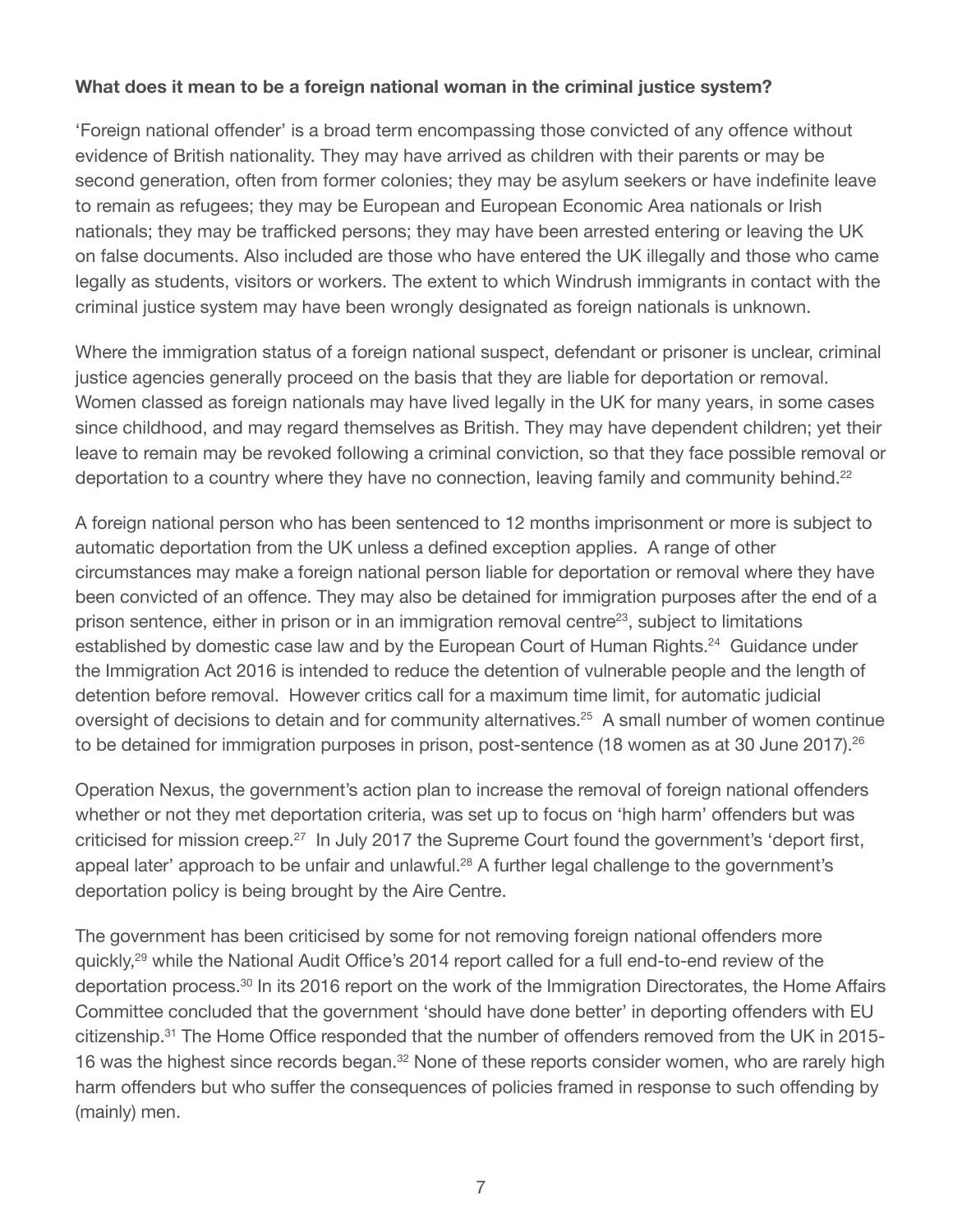# **Accounting for the reduced number of foreign national women in prison**

The government aim to remove foreign national offenders as quickly as possible<sup>33</sup> may have contributed to the fall in numbers of foreign national women in prison. Another key factor is the marked reduction in drug importation offences and welcome changes to the sentencing guidelines for such offences.<sup>34</sup>

There is nonetheless a continuing over representation of foreign national women in prison, particularly amongst those on remand. This may be due to the way in which bail criteria are applied by the courts, such as evidence of community ties, a suitable bail address, the provision of surety or security and perceived risk of absconding. For defendants who may be subject to deportation proceedings, this weighs in favour of custodial remand, even where deportation is unlikely or contestable.

There is no strategic approach to the diversion or rehabilitation of foreign national women in the criminal justice system who may in fact legitimately remain in the United Kingdom long term. There is no monitoring of their access to court disposals or community sentencing options. Probation services are not contractually required to provide services that meet their specific needs, although this should be understood as part of the Secretary of State for Justice's duty under Section 10 of the Offender Rehabilitation Act 2014.<sup>*i*</sup> Hibiscus has found that since the Transforming Rehabilitation reforms to probation, foreign national women are often left to fall through the gaps.

# **Multiple disadvantages faced by foreign national women**

As recognised by Baroness Corston,<sup>35</sup> foreign national women face a range of challenges and vulnerabilities. For many, English is not their first language. They are more likely than British women to be from a minority ethnic group and subject to compound disadvantage and inequality.<sup>36</sup> Uncertain immigration status may lead to financial insecurity where women are unable to claim benefits or work legally. Fear and a lack of confidence in the authorities may deter them from seeking help through official channels. Like British women, many foreign national women in prison are primary carers of dependent children and many have underlying physical and mental health problems.

Despite the state's obligation to provide independent, accredited interpreting and translation services in criminal proceedings, women continue to report difficulties. Inspectorate reports suggest that provision varies widely. There is no requirement to provide a suitably qualified female interpreter where requested. Unless women can make themselves understood and feel able to speak about the circumstances of their alleged offence, which may involve abuse and coercion, criminal justice agencies cannot make informed decisions about arrest, detention, conviction and sentencing.

Survey results from an inspection of the foreign national women's wing at HMP & YOI Peterborough suggest that a dedicated unit may facilitate women's access to some specialist support.<sup>37</sup> However the overriding purpose of the unit is to expedite deportation,<sup>38</sup> and the same survey reveals that the women there have much poorer experiences than British women in areas such as resettlement. Most foreign national women are held in other prisons where support is variable and very few have access to Home Detention Curfew or Release on Temporary Licence.

<sup>i</sup> This is a duty to identify and address the needs of women.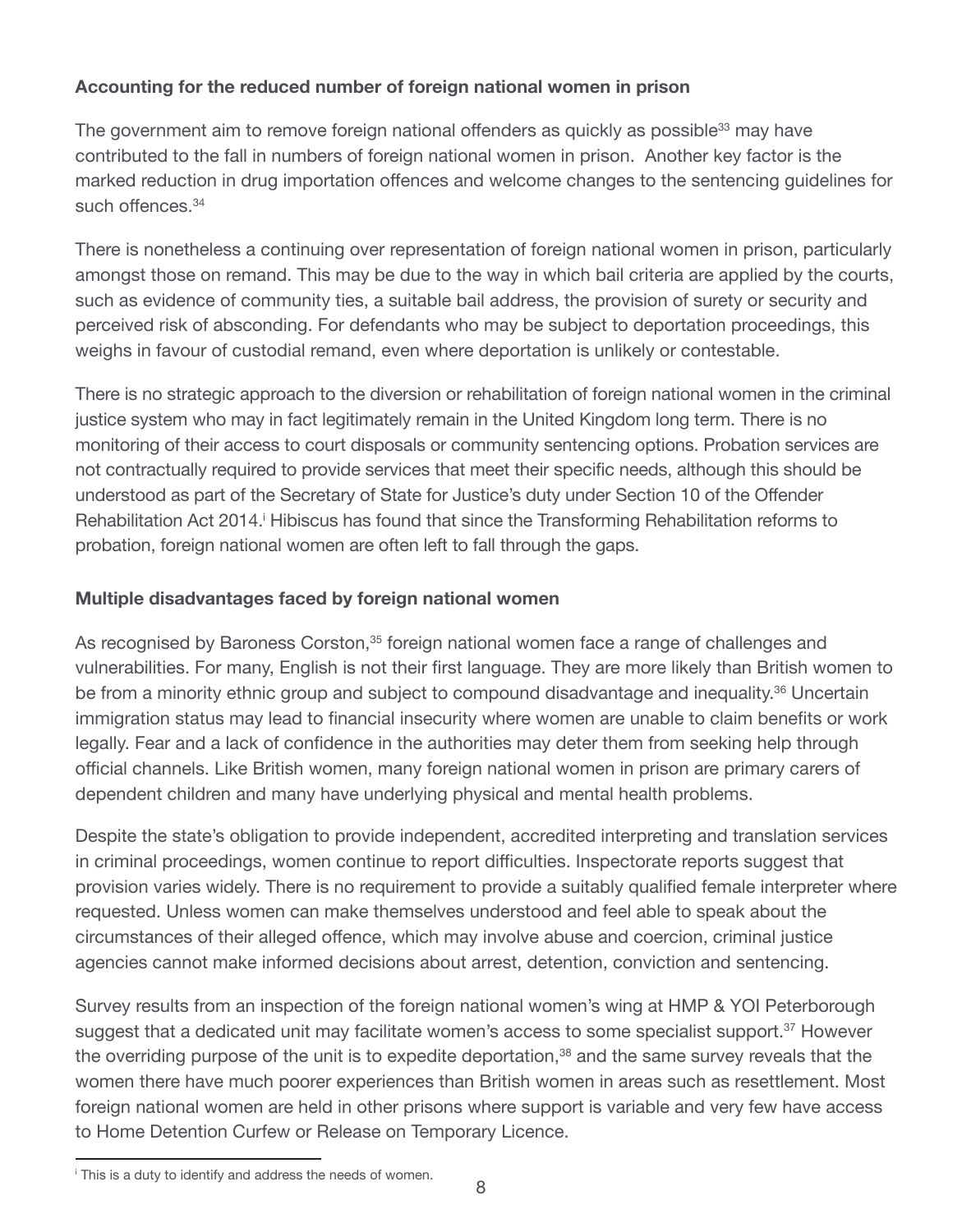# **Prosecution of trafficked women**

Foreign national women are more likely than British women to have been victims of trafficking.<sup>39</sup> Prosecutions for trafficking are increasing year on year, but official estimates of the extent of trafficking vastly outstrip these figures.<sup>40</sup> Women and girls account for over half the victims referred to the National Referral Mechanism (NRM).<sup>41</sup> In some cases, women's exploitation includes direct coercion to commit offences such as cannabis production, prostitution related offences, begging and theft. In other cases their adverse experiences may have left them vulnerable to offending even some time after they have escaped, for example where traffickers have stolen their identity documents or given them false papers. These women are likely to have been vulnerable before they were trafficked, as a result of poverty, domestic abuse or other circumstances.

The UK government's resolve to improve the response to human trafficking and modern slavery offences included appointing an anti-slavery commissioner in 2015. His resignation in May 2018, when he raised concerns about the lack of progress, is worrying.<sup>42</sup> A statutory defence is in place for victims of human trafficking and modern slavery who are coerced or compelled to commit offences (section 45, Modern Slavery Act 2015). Yet evidence from Hibiscus, confirmed in recent police and Crown Prosecution Service (CPS) inspectorate reports, suggests a continuing failure to ensure victims are identified, protected and supported in a timely fashion.<sup>43</sup> Further information is needed about the impact of reforms to the NRM announced in October 2017.44

For women who have not been trafficked but whose offending has been driven by abuse or coercion, there is no statutory defence. The forthcoming Domestic Abuse Bill presents an opportunity to remedy this.45

## **Linh's story - Prosecution of trafficking victim**

Linh is a Vietnamese woman speaking no English, remanded in prison for cannabis production. During her initial needs assessment interview, Hibiscus identified Linh as a victim of trafficking and referred her case to the first responder.

Linh was raised in a farming family in Vietnam and has three children. She ran away from her abusive husband who deployed her as a drug mule. Working as a waitress in Hanoi, Linh was promised a better job abroad by some regular customers. She was taken with six or seven other women and girls, travelling first to Russia before being led on foot through the countryside to Slovakia, then taken at night by boat to the Czech Republic where they were forced to hand over their passports and money, taken to a house and forced to have sex with men who visited. Later, Linh was taken to the UK in the back of a lorry and left near a train track. She met a woman who promised to find her a job. She was then trafficked within the UK, forced into prostitution and cannabis production.

Hibiscus supported Linh for five months while she was in prison, working closely with her criminal solicitor and immigration solicitor as well as the first responder, until she was recognised as a victim of human trafficking by the competent authority. Her charges were then dropped and she was released into safe accommodation with specialist support.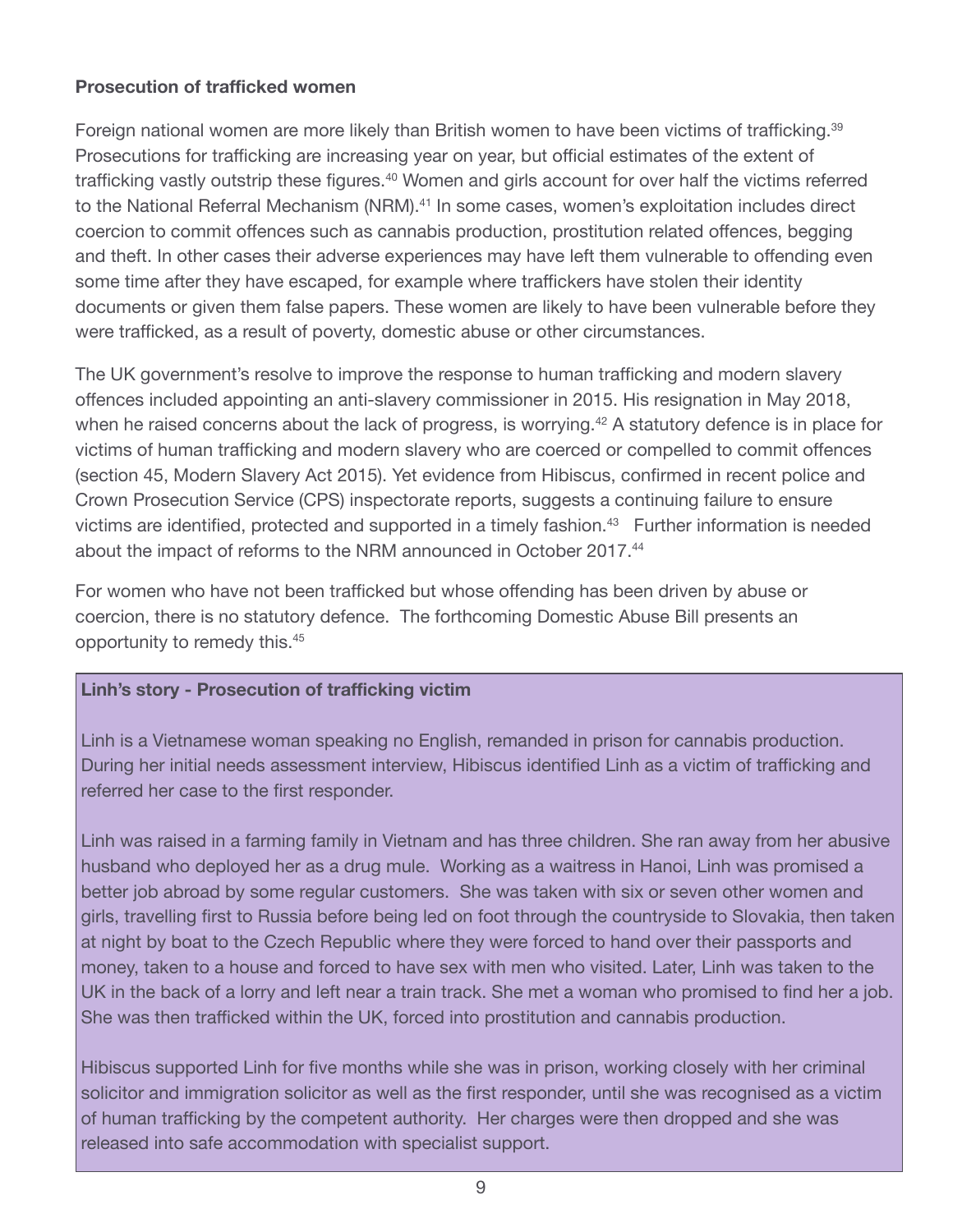## **Findings and recommendations of No Way Out (2012): action needed**

Many of the proposals made in our 2012 No Way Out briefing remain relevant, including the need for a well informed national strategy for the management of foreign national women in the justice system, taking into account the following recommendations:

- • Nationality should not prejudice court decisions and foreign national women should be included in any objectives to divert women from custody, both in the context of the remand and sentenced population.
- • Where there is evidence of coercion, exploitation and duress this should be considered integral to all decisions within criminal justice proceedings in compliance with the United Nations Protocol to Protect Victims of Trafficking.
- Unless they pose a threat to UK security, those arrested on passport charges at point of departure en route to their country of origin should not necessarily be charged with a criminal offence. Instead they could be allowed to return to their country of origin where matters can be dealt with.
- Foreign national prisoners with contested or uncertain immigration status should be guaranteed independent immigration advice and should not have to enter a plea on a criminal matter until legal advice has been provided.
- Decisions on the management of foreign prisoners and detainees should include consideration of the welfare and human rights of their children.
- Courts should be fully informed about dependent children, where necessary deferring sentencing until suitable arrangements are put in place. If the mother faces a custodial sentence, where the child is under six months, then she should be assessed for a place in a mother and baby unit prior to sentencing.

We reiterate the above proposals and set out our updated findings and recommendations in the following section.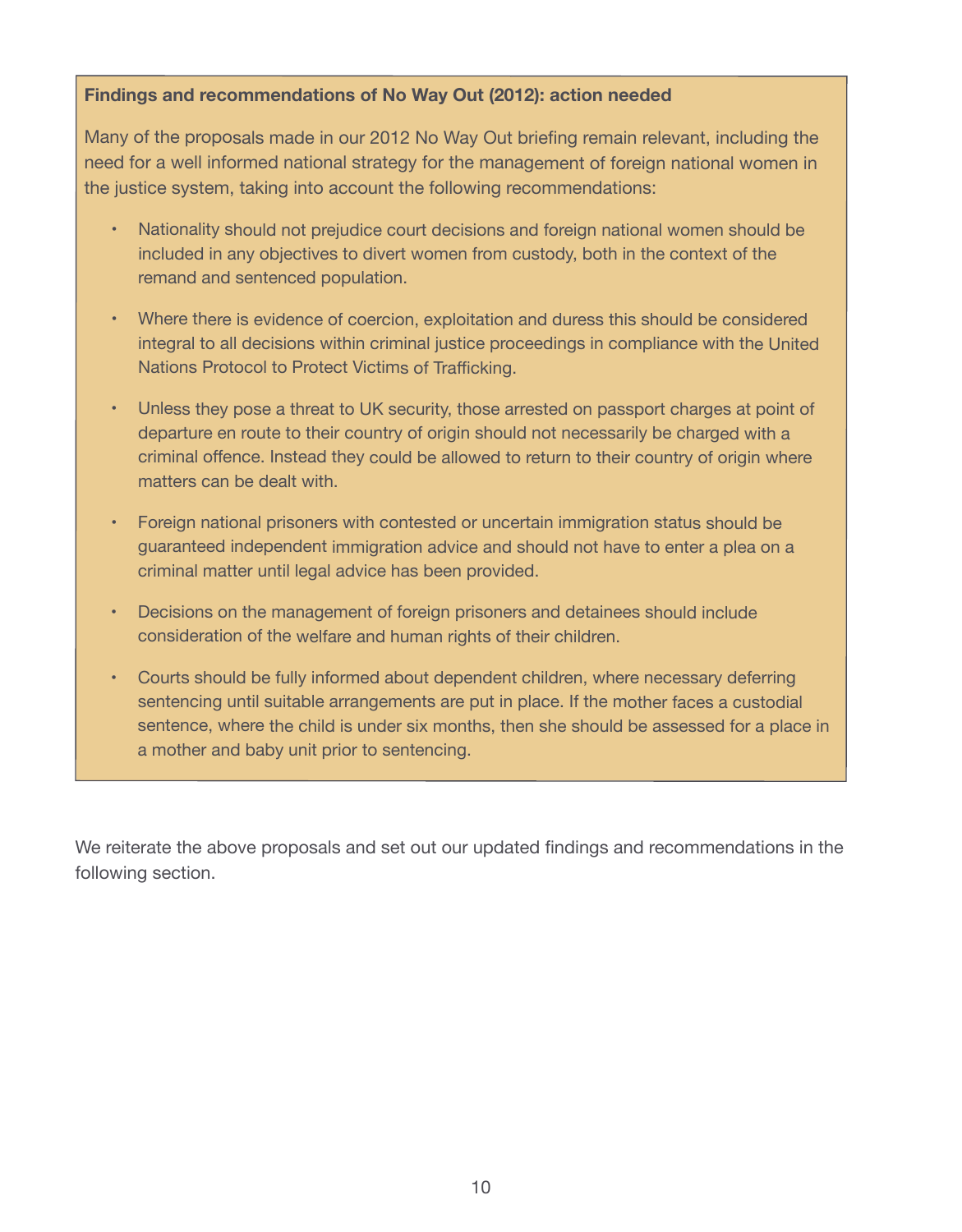# **Findings and recommendations**

# **Findings**

# 1. **Foreign national women are still over represented in prison, especially on remand.**

- 1.1 Despite a reduction in the number and proportion of foreign national women in custody they remain over represented, particularly on remand. Most are imprisoned for non-violent offences, predominantly theft, fraud and false document offences, and many have dependent children. There is a perception of bias in remand and sentencing decisions amongst foreign national women and the services that support them.
- 1.2 It has long been recognised that foreign national women in the criminal justice system face particular disadvantages.46 Yet the only strategy in place is the government-wide policy to remove from the UK any offender deemed not to have the right to be here. This is a barrier to fair and proportionate treatment of those facing proceedings for non-violent, minor offences, many of whom may legitimately remain in the UK long term.
- 1.3 Little is known about foreign national women's access to out of court disposals and community sentencing although police report that they are less likely to use out of court disposals. There is no strategic approach nationally or locally to providing appropriate interventions and ensuring equitable outcomes.
- 1.4 Recent changes to court practices, including Transforming Summary Justice<sup>47</sup> and Better Case Management<sup>48</sup> in the Crown Court, have contracted the timescales for prosecutions. This can mean that the criminal justice process concludes before the NRM process is complete. It also allows less time to enable women to make disclosures about the background to their alleged offence.
- 1.5 Research shows that the falling number of pre-sentence reports (PSRs) produced between 2012 and 2017 is strongly linked to a decline in community sentencing and that an increase in the use of PSRs could reverse this.<sup>49</sup> A PSR can be particularly important for foreign national women.
- 1.6 The use of custody could be reduced if suitable accommodation was made available. When bail is refused, children may not be taken into account as they should be.<sup>50</sup> Where the defendant is pregnant, this should also be taken into account. The impact of maternal imprisonment can be particularly traumatic for dependent children of foreign national women.
- 1.7 The limited availability of official data about foreign national women in the criminal justice system and failure to monitor outcomes impede both understanding of their over representation in custody and progress to address this.
- 1.8 Foreign national women are more likely than British women prisoners to belong to a minority ethnic group.<sup>51</sup> Disparities in the treatment of, and outcomes for, minority ethnic women and girls in the criminal justice system can only be overcome using a gendered approach.<sup>52</sup>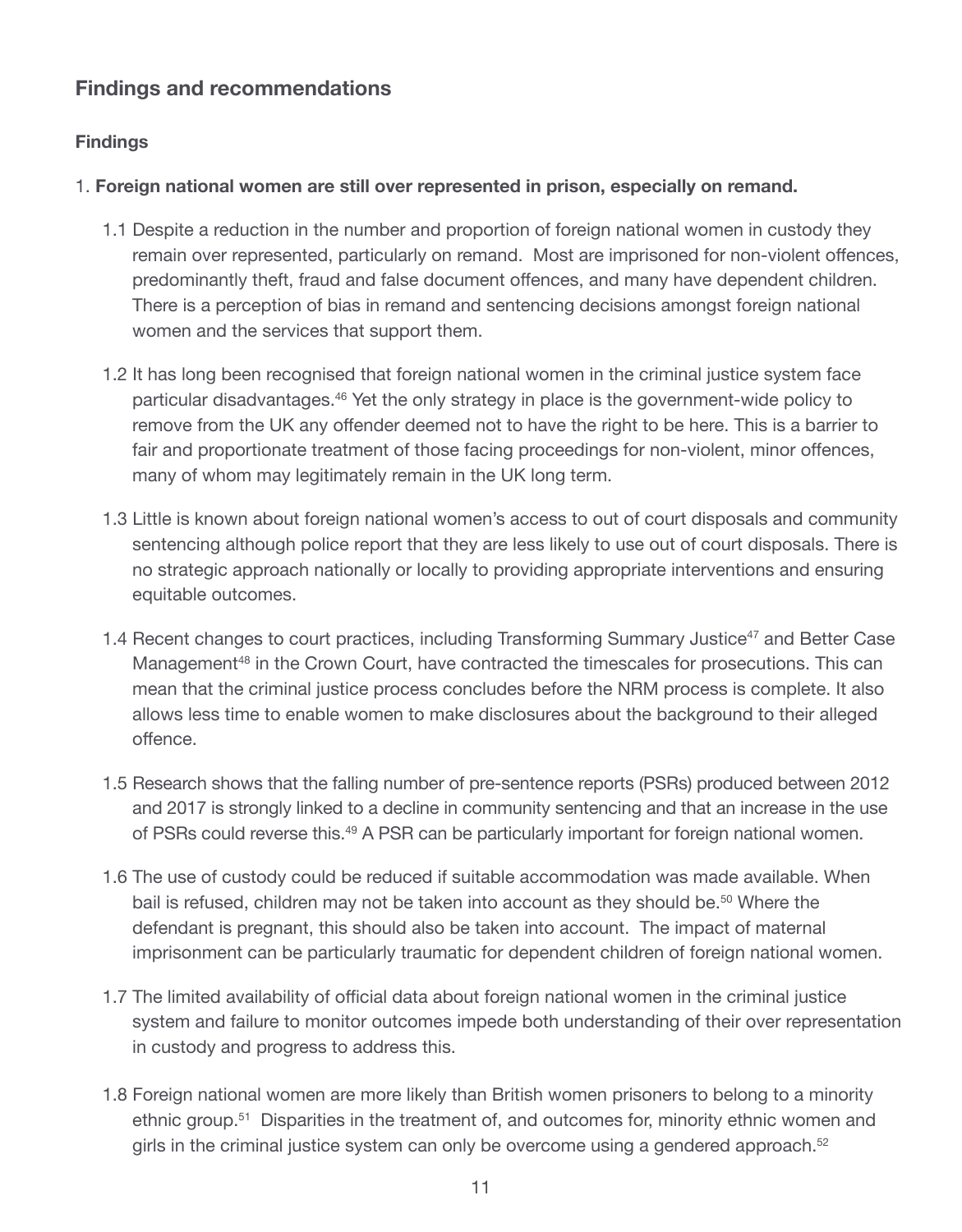# 2. **There is a continuing failure to identify and avoid prosecuting victims of trafficking and modern slavery.**

- 2.1 There are no official data on the number or experiences of victims of trafficking who are wrongly prosecuted for offences carried out due to exploitation. This constrains any meaningful assessment of the extent to which criminal justice agencies are discharging their legal responsibilities towards victims of trafficking who present as offenders.
- 2.2 Evidence collated by Hibiscus and from inspectorate reports suggests that, despite police and prosecution guidance, there is a disturbing failure to identify, protect and support victims of trafficking at an early stage and avoid prosecuting them for offences committed as a consequence of their exploitation by traffickers.53
- 2.3 College of Policing guidance is clear that where an individual raises the section 45 defence<sup>54</sup> *before* a police interview, he or she should be offered a separate interview about their experience of trafficking and a NRM referral should be made. However the guidance fails to specify that where this is raised *during* a police interview the same steps should be taken.
- 2.4 Defence lawyers often do not ask the right questions in order to establish whether their client may be a victim of trafficking and some fail to advise women where appropriate about the section 45 defence.
- 2.5 It can be difficult for defence lawyers to apply successfully for proceedings to be moved to a different court in order to safeguard defendants going through the NRM process. Difficulties in obtaining suitable bail accommodation can lead to such defendants being remanded in custody.
- 2.6 Some training is available for judges and magistrates in relation to trafficking and in relation to women's caring responsibilities but more is needed. The Equal Treatment Bench Book, which includes new sections on Modern Slavery, Intercultural communication for those speaking English as a second language and Effective Use of Interpreters, is a welcome resource.
- 2.7 The National Probation Service (NPS), HM Prisons and Probation Service (HMPPS) and Community Rehabilitation Companies (CRCs) are not 'first responders' (with a duty to refer to the NRM). The government advises that further information and training on this will be provided later in 2018. The NPS is starting to raise awareness of human trafficking and modern day slavery and has established a working group.

# 3. **Foreign national women have distinct needs requiring specialist, women-specific support but provision is patchy in prison, in the community and throughout the criminal justice process.**

3.1 Some foreign national women experience insecure immigration status, social isolation, coercion or trafficking and legal barriers to working or claiming benefits, leading to an increased risk of poverty. Many are inherently vulnerable within the criminal justice system due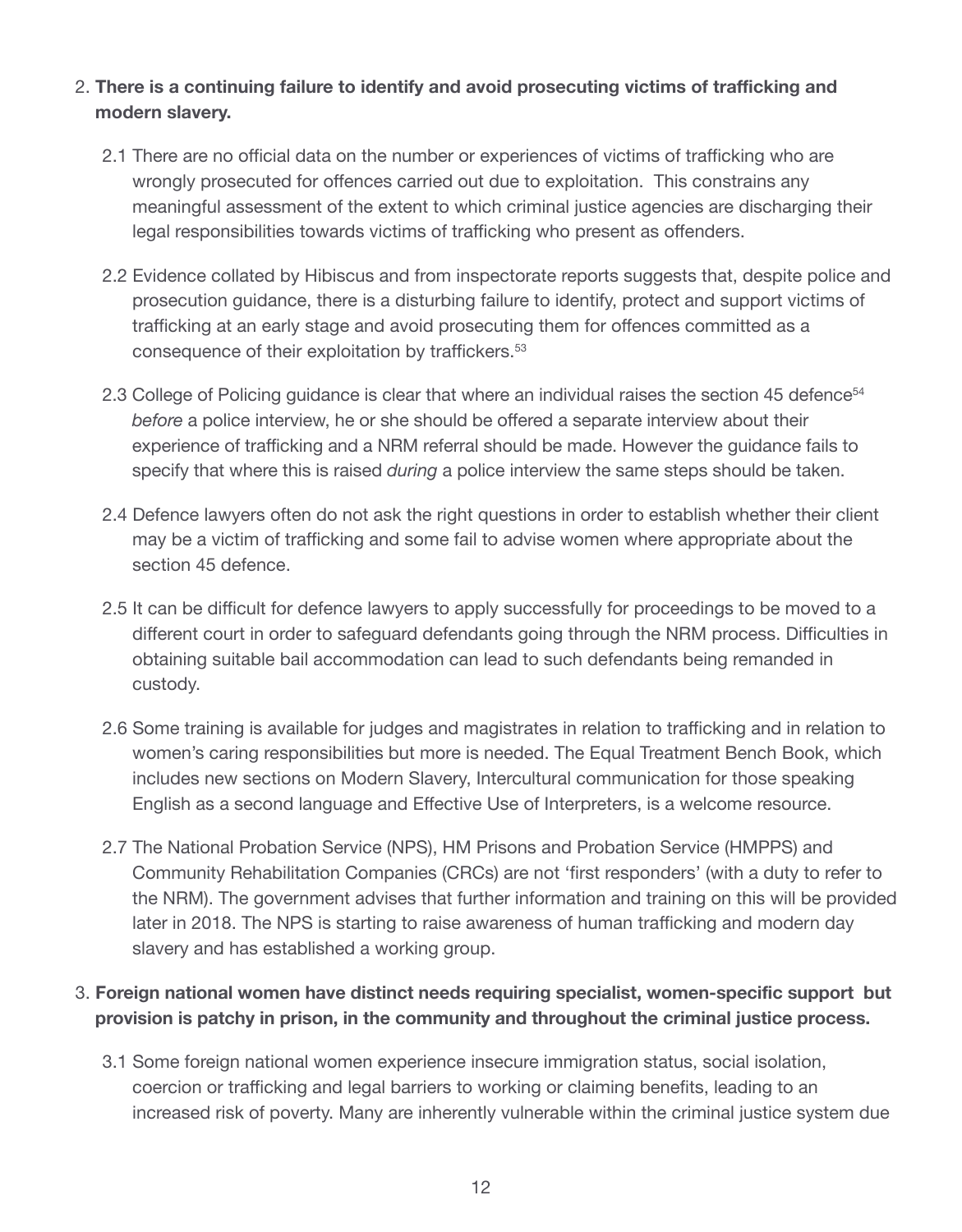to language and cultural barriers, and report feeling disempowered and confused. Their difficulty is compounded by the interaction of criminal justice and immigration proceedings and the NRM process.

- 3.2 Foreign national women need independent legal advice as early as possible, including legal aid immigration advice before entering a plea, and while in prison, but this is rarely provided.<sup>ii</sup> In an adversarial system the quality of legal advocacy is key, but defence lawyers often fail to raise factors such as abuse and trafficking early in the criminal justice process. They often lack expertise in the interaction between criminal and immigration proceedings and may not appreciate the risks of deportation if a woman receives a custodial sentence of over 12 months.
- 3.3 Interpreting services are widely viewed as inadequate. Not enough time is allocated to interpreters, especially where there is a history of trauma. There is no requirement for a qualified female interpreter to be provided even if requested.
- 3.4 Foreign national women report feeling more isolated and less safe in custody than British women, except those supported by specialist services such as Hibiscus, who report tangible gains. Prisons face significant challenges in meeting the needs of foreign national women and trafficked women in prison, due to a lack of information about prisoners before their arrival, the churn of women serving short sentences and a lack of resources for 'non-core' activities.

# 4. **Foreign national women in prison receive little or no access to rehabilitative opportunities in prison and poor resettlement planning and support.**

- 4.1 Official data and prison inspectorate reports show that access to open conditions, Release on Temporary Licence (ROTL) and Home Detention Curfew (HDC) remain very limited for foreign national women in prison. This is despite the fact that most have been convicted of non-violent, often minor, offences and many may not ultimately be deported.
- 4.2 Most foreign national women receive very poor levels of resettlement support. In implementing the Transforming Rehabilitation reforms, the government failed to require 'through the gate' service providers to address their distinct needs. Confusion over the respective responsibilities of prisons, the NPS and CRCs has created additional difficulties for foreign national women, who are at increased risk of getting 'lost in the system'.
- 4.3 Where foreign national women are released from prison with no recourse to public funds and no right to work, probation services rely on charitable organisations to offer support, which is often unavailable. It may be impossible for these women to escape a cycle of reoffending linked to their own or their children's survival.
- 5. **A small number of foreign national women continue to be held in prison for immigration purposes after the completion of their sentence. This is unacceptable.**

ii According to BID UK's most recent legal advice survey, only 3 out of 50 detainees received any advice about their case from an immigration solicitor while they were in prison. [\(BID \(2018\) Legal advice survey – Spring 2018, BID: London\)](http://hubble-live-assets.s3.amazonaws.com/biduk/redactor2_assets/files/657/Legal_Advice_Survey_-_Spring_2018.pdf)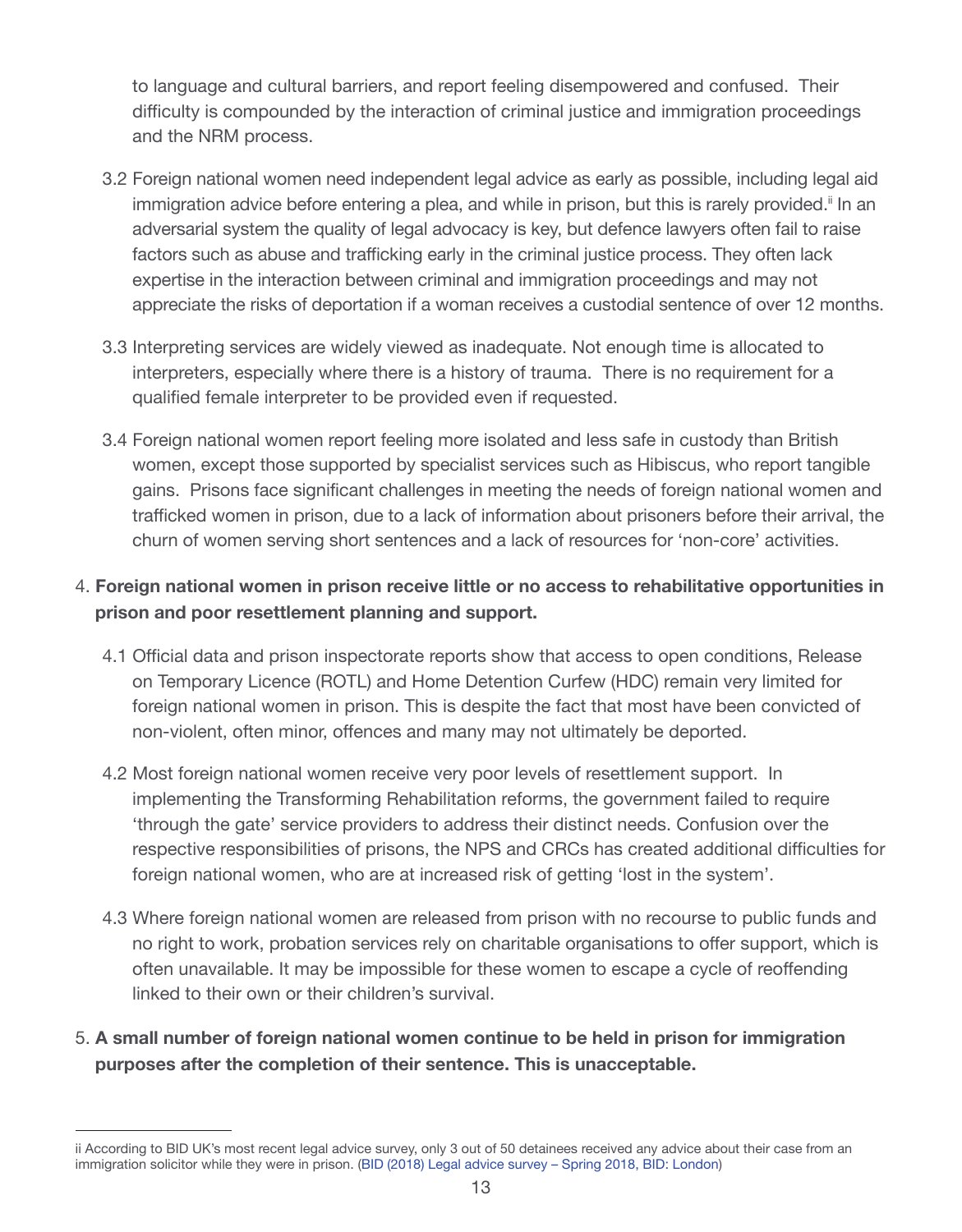# **Recommendations**

- 1. **The UK and Welsh governments must adopt a strategic approach to achieving equal treatment and better outcomes for foreign national women in the criminal justice system.**
	- 1.1 The Ministry of Justice's Female Offender Strategy provides the framework for developing a clear set of expectations and measures to improve outcomes for foreign national women, in partnership with the Home Office.<sup>55</sup> These should also be included in the blueprint for women offenders being developed in Wales and in the forthcoming UK government strategy on victims. Consultation with specialist services and foreign national women must inform implementation.
	- 1.2 The measures adopted should ensure compliance with the public sector equality duty and with Rules 54 and 55 of the Bangkok Rules (UN Rules for the Treatment of Female Prisoners and Non-Custodial measures for Women Offenders), which require prison authorities to address the distinct needs and multiple discrimination often experienced by women from different religious and cultural backgrounds.
	- 1.3 The Ministry of Justice must ensure that contractual arrangements for offenders' support and supervision address the needs and circumstances of foreign national women, in accordance with section 10 of the Offender Rehabilitation Act 2014.
	- 1.4 The Ministry of Justice and Home Office must work together to ensure and monitor women's access to accredited, independent interpreting and translation services, including suitably qualified female interpreters where requested.
	- 1.5 Foreign national women must be given equitable access to:
		- out of court disposals
		- bail as an alternative to custodial remand
		- community sentencing where appropriate
		- open conditions, ROTL and HDC for women who are imprisoned
		- custody planning and resettlement support in preparation for release.

The policy of removing those who do not have the right to be in the UK must not be an automatic barrier to community-based outcomes/resolutions.

1.6 Criminal justice and immigration agencies should consider the dependent children of foreign national women, both in relation to establishing the strength of community ties and to take account of the impact on any children of their mother's imprisonment. The barriers that can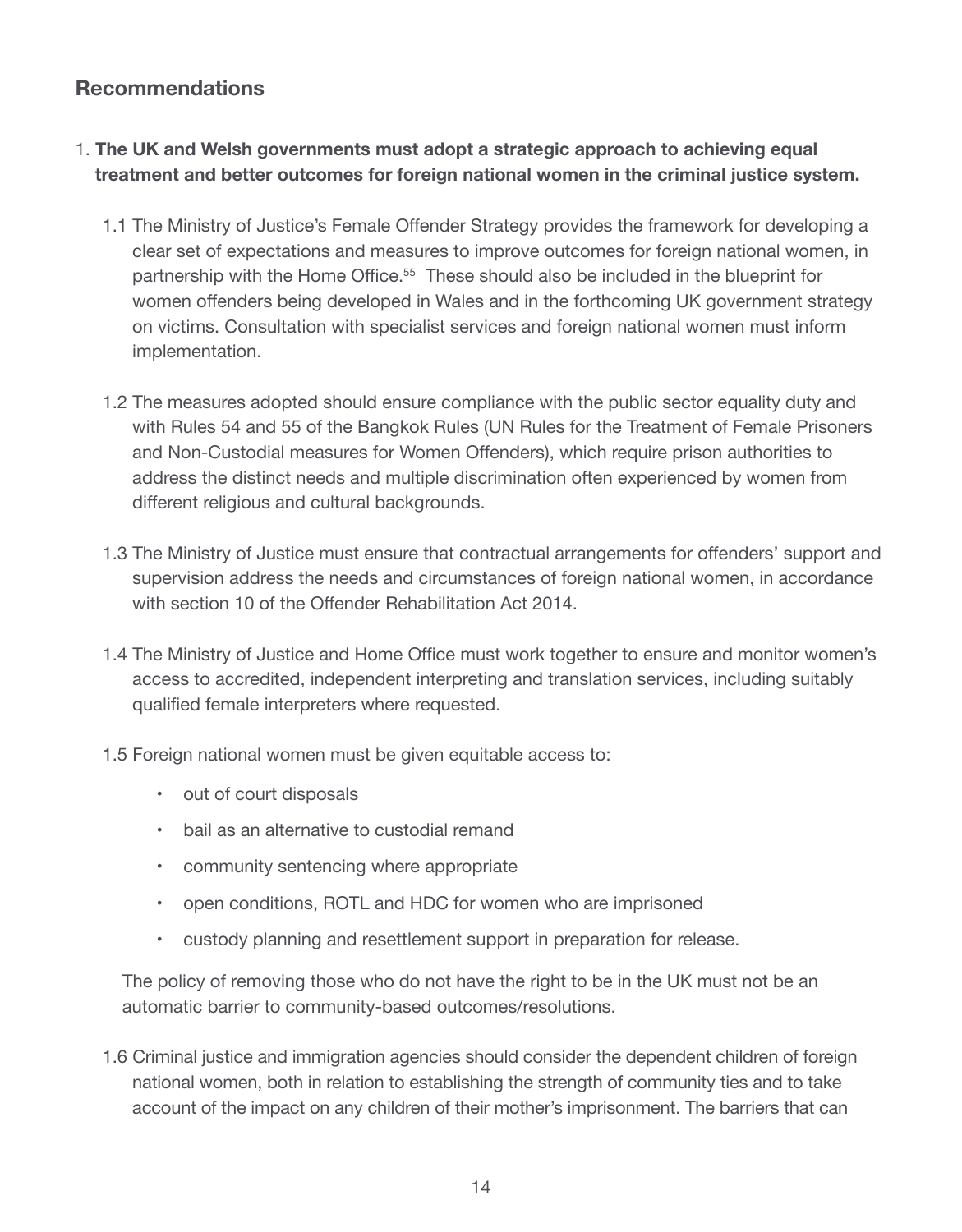deter foreign national women from disclosing that they have children need to be understood and tackled. Children's best interests should be taken into account throughout the criminal justice process.<sup>56</sup>

- 1.7 The principle of 'explain or reform' adopted by central government, following the Lammy Review of racial bias in the criminal justice system, must be extended to include foreign national status. Criminal justice agencies should publish data disaggregated by gender, ethnicity, foreign national status, religion, status as a victim or potential victim of trafficking, and offence category. This data should:
	- include outcomes at the point of arrest, guilty plea and conviction rates, all sentencing disposals, prison receptions, remands, releases and recalls;
	- inform local authority joint strategic needs assessments and commissioning decisions;
	- be appropriately shared by the police, courts, CRCs and NPS and scrutinised for evidence of disproportionality or unmet need;
	- specify at what stage of the criminal justice process women have been identified as potential victims of trafficking and modern slavery, whether an NRM referral has been made or 'duty to notify' form completed and by which first responder;
	- enable criminal justice inspectorates to monitor progress.

## 2. **Trafficked women should not be prosecuted.**

- 2.1 Measures to ensure this should include:
- victims of trafficking are identified at the first point of contact with the criminal justice system or as soon as possible after that point;
- detention is only used where there is no reasonable alternative;
- the principle of non-prosecution of victims of trafficking is consistently upheld and
- the NRM process is adequately resourced to operate efficiently and fairly for women who do face prosecution, including provision of suitable, safe accommodation.
- 2.2 The Lord Advocate in Scotland's guidance on the non-prosecution of victims of human trafficking and exploitation offers a model of good practice and transparency. The Director of Public Prosecutions should consider whether aspects of the model or other appropriate measures should be adopted in England and Wales in order to achieve greater consistency in prosecutors' non-prosecution decisions.57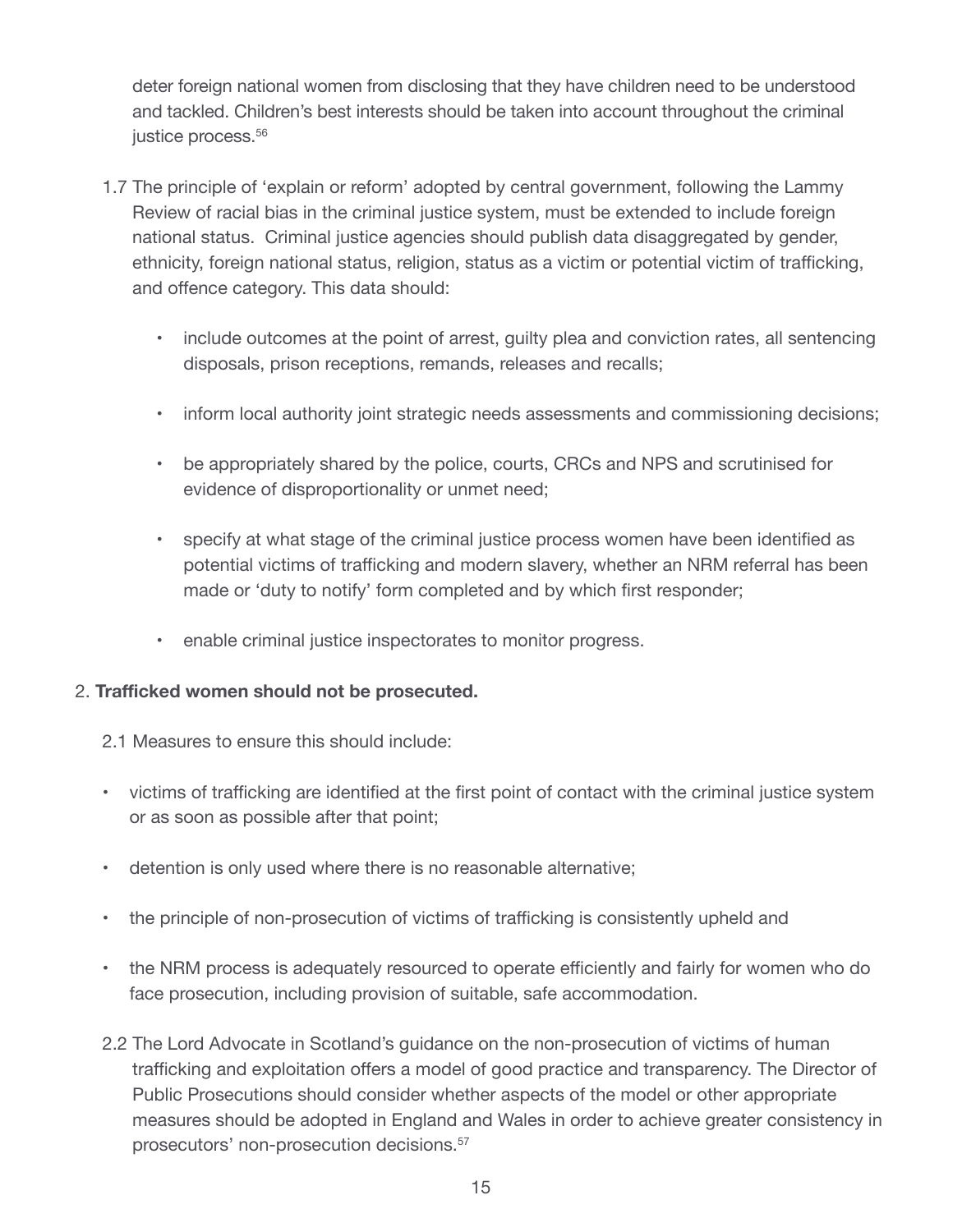- 2.3 HM Inspectorate of Constabulary and Fire and Rescue Services should audit implementation of their 2017 recommendations for improving police identification of victims of trafficking, and application of the section 45 defence for those who are coerced into offending. Similarly, HM Inspectorate of the CPS should review compliance with its guidance on non-prosecution.
	- 2.4 Where the indicators of human trafficking set out by the United Nations Office on Drugs and Crime<sup>58</sup> are present, a woman should be immediately referred for a voluntary interview with a specialist agency in a safe, independent space, to establish whether she may have been trafficked. Strong safeguards must be in place, with access to legal advice, to ensure she understands that the interview is not mandatory.
	- 2.5 The Home Office should implement measures to strengthen and increase awareness of the section 45 defence.
	- 2.6 College of Policing guidance should be amended to make clear that where section 45 is raised during a police interview, the interview should stop and the individual should be offered a separate interview and NRM referral.
	- 2.7 We endorse the Equality and Human Rights Commission's recommendation for a requirement on public authorities, including health authorities, schools, prisons, probation services, competent authorities and voluntary organisations performing a public function, to record and report suspected victims of trafficking, and their recommendations for improvements in the treatment of victims of trafficking.<sup>59</sup>
	- 2.8 The cross-government work to improve accommodation provision for women offenders and those at risk of offending<sup>60</sup> must respond to the specific needs of foreign national women and trafficked women, including those with dependent children. This must include supported 'safe house' accommodation where needed, to reduce remands into custody.
- 2.9 Where an individual facing prosecution is referred to the NRM, the prosecution should be adjourned for sufficient time to allow a 'conclusive grounds' decision to be made. Support and protection must be provided to the individual, including suitable bail accommodation for the duration of proceedings. There should be an expectation on prosecutors and defence lawyers to make enquiries regarding progress in reaching a conclusive grounds decision.
- 2.10 HM Courts and Tribunal Service (HMCTS) should consider how it can be made easier for proceedings to be moved to a different court where necessary in order to safeguard defendants going through the NRM process.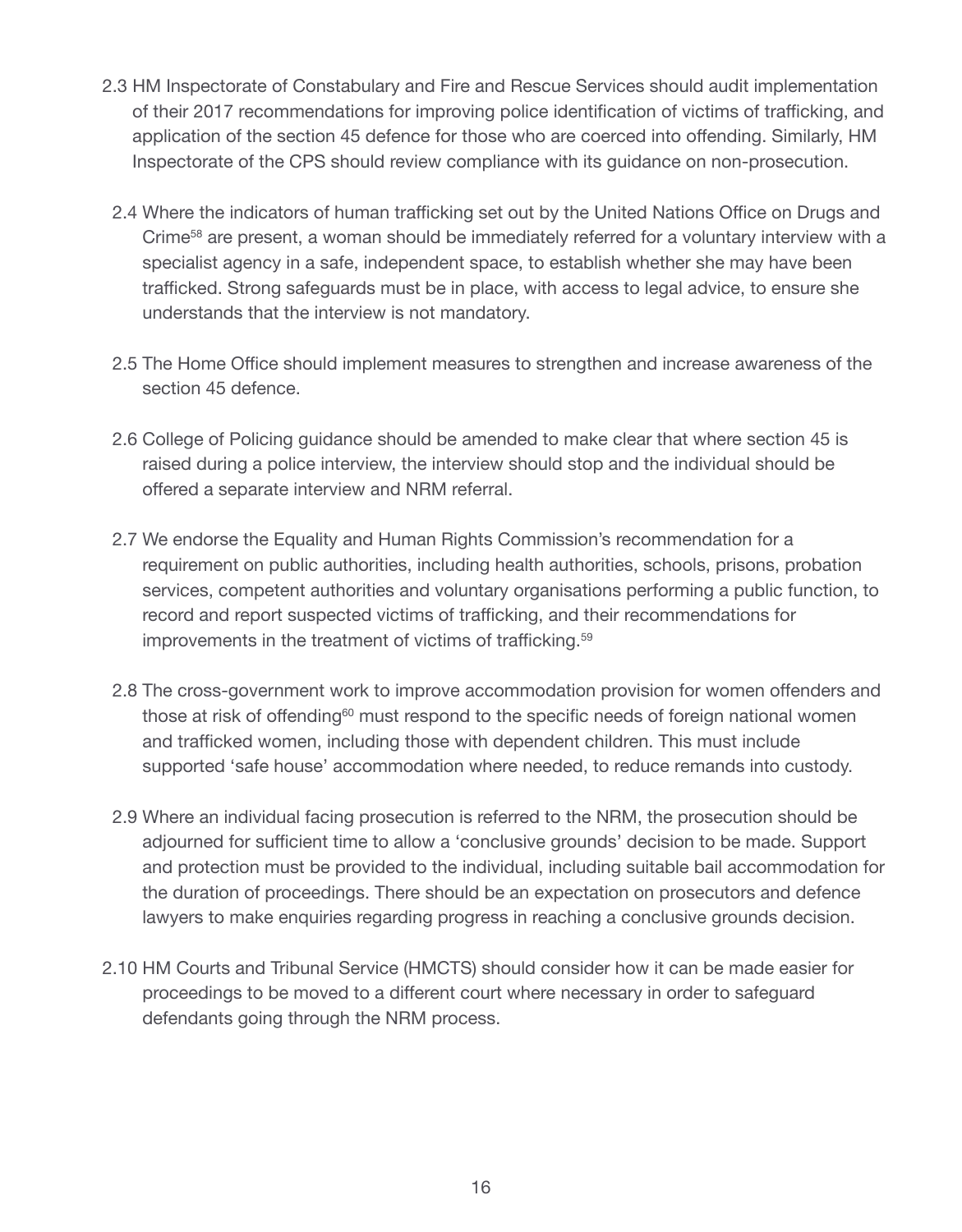# 3. **Criminal justice agencies and legal practitioners must work with specialist women's services to improve the treatment of foreign national women.**

- 3.1 Police and Crime Commissioners, the police, probation providers and courts should work closely with women's specialist services that have relevant language and cultural knowledge, facilitating co-location and making use of liaison and diversion workers where possible. This will enable referral of foreign national women to services and accommodation, and support effective out of court disposals and community sentencing. This objective must inform commissioning processes and funding priorities.
- 3.2 HMCTS' £1bn transformation programme<sup>61</sup> must take full account of the needs and interests of foreign national women defendants and include them in the equality impact assessments of the proposed changes.
- 3.3 HMPPS and the Ministry of Justice must ensure consistent access to independent, accredited interpreting and translation services throughout the criminal justice process, including female interpreters where requested, to ensure women understand and can participate in criminal justice and immigration proceedings and the NRM process, and to inform decision making by relevant agencies.
- 3.4 Government should work with specialist agencies and foreign national women to develop information resources that target foreign national women, trafficked women, the police, prosecution and defence lawyers, the judiciary and magistracy and prison and probation workers, including safer custody departments in prison. The resources should raise awareness of obligations in relation to foreign national and trafficked women, and improve women's own understanding of the criminal justice system, immigration procedures and the NRM.<sup>62</sup>
- 3.5 Criminal defence lawyers should receive training on the specific factors affecting foreign national women and trafficked women, including for example:
	- the questions they should ask in order to establish whether their client may be a victim of trafficking;
	- when it is appropriate to advise women about the availability of the section 45 defence;
	- matters to raise in defence and in mitigation;
	- an awareness of the potential impact of criminal justice proceedings on immigration matters;
	- the interaction between criminal proceedings and the NRM process.
- 3.6 The Judicial College should continue to develop information and training on factors affecting foreign national women and trafficked women as part of the social context within which the judiciary operate and should monitor awareness and use of the Equal Treatment Bench book.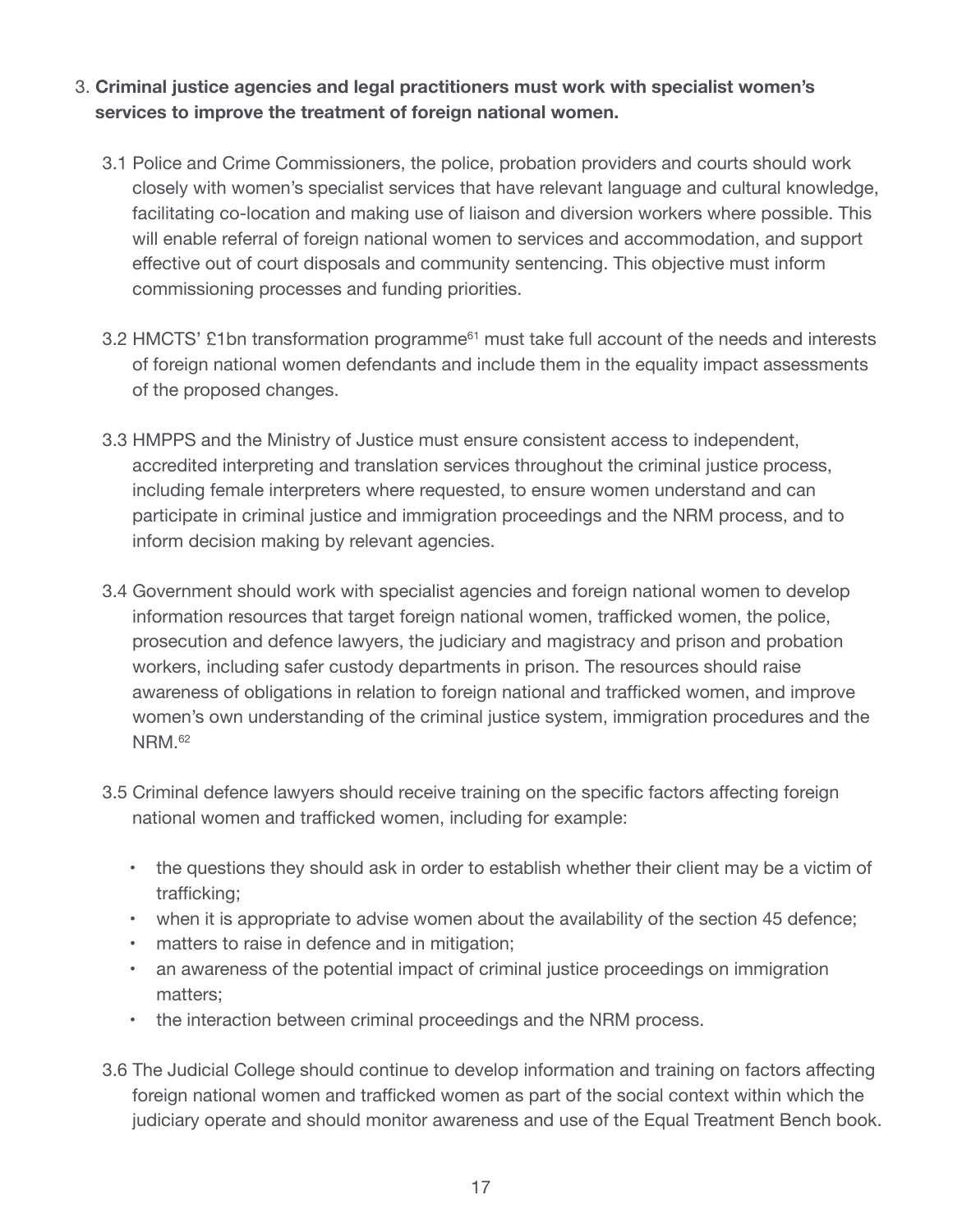- 3.7 The Sentencing Council should review the need for further sentencing guidance on the particular vulnerabilities of foreign national women and the proportionality of imprisonment, including in its forthcoming guidelines on modern slavery and immigration.
- 3.8 Training for offender managers should include cultural awareness relevant to their client groups and indicators of human trafficking and coercion. Ministry of Justice commissioning processes should include this as a requirement. The HMPPS Guide to working with women offenders should be amended to address specific considerations for foreign national women.
- 3.9 The NPS and CRCs should ensure that pre-sentence reports always draw the court's attention to relevant factors and pressures, including where the defendant is a potential or known victim of trafficking, and the related processes and protections connected to this status, such as the section 45 defence and NRM referral. There should be a presumption against the use of oral 'on the day' pre-sentence reports for foreign national women. If an adjournment is required for the production of a written report, the defendant should not be remanded in custody unnecessarily.
- 3.10 Specialist support must be provided for foreign national women in prison and upon release, to comply with Rules 54 and 55 of the Bangkok Rules and section 10 of the Offender Rehabilitation Act 2014. Contracts for 'through the gate' services should include a specific requirement to meet the needs of foreign nationals.
- 3.11 HMPPS and the Ministry of Justice should work with women's prison governors, probation services and community agencies to ensure there are programmes of information and support funded for foreign national women offenders, including victim support services where relevant, both in prison and in the community. These efforts should be focused on strengthening and supporting specialist services, as well as improving mainstream provision, through close joint working. The planned roll out of prison key workers must ensure that sufficient time and training is available for key workers to offer adequate support to foreign national women in prison. Local commissioners must evidence consultation and partnership working with specialist organisations and be held to account for this.
- 3.12 The Ministry of Justice, HMPPS and Home Office must work together to address the lack of support available for foreign national women who are released from prison with no recourse to public funds and no right to work, in order to avoid a continued cycle of reoffending.
- 3.13 The Ministry of Justice and HMPPS must work with the Home Office to ensure foreign national women have access to free, independent immigration advice throughout proceedings, including in custody before entering a plea in criminal proceedings.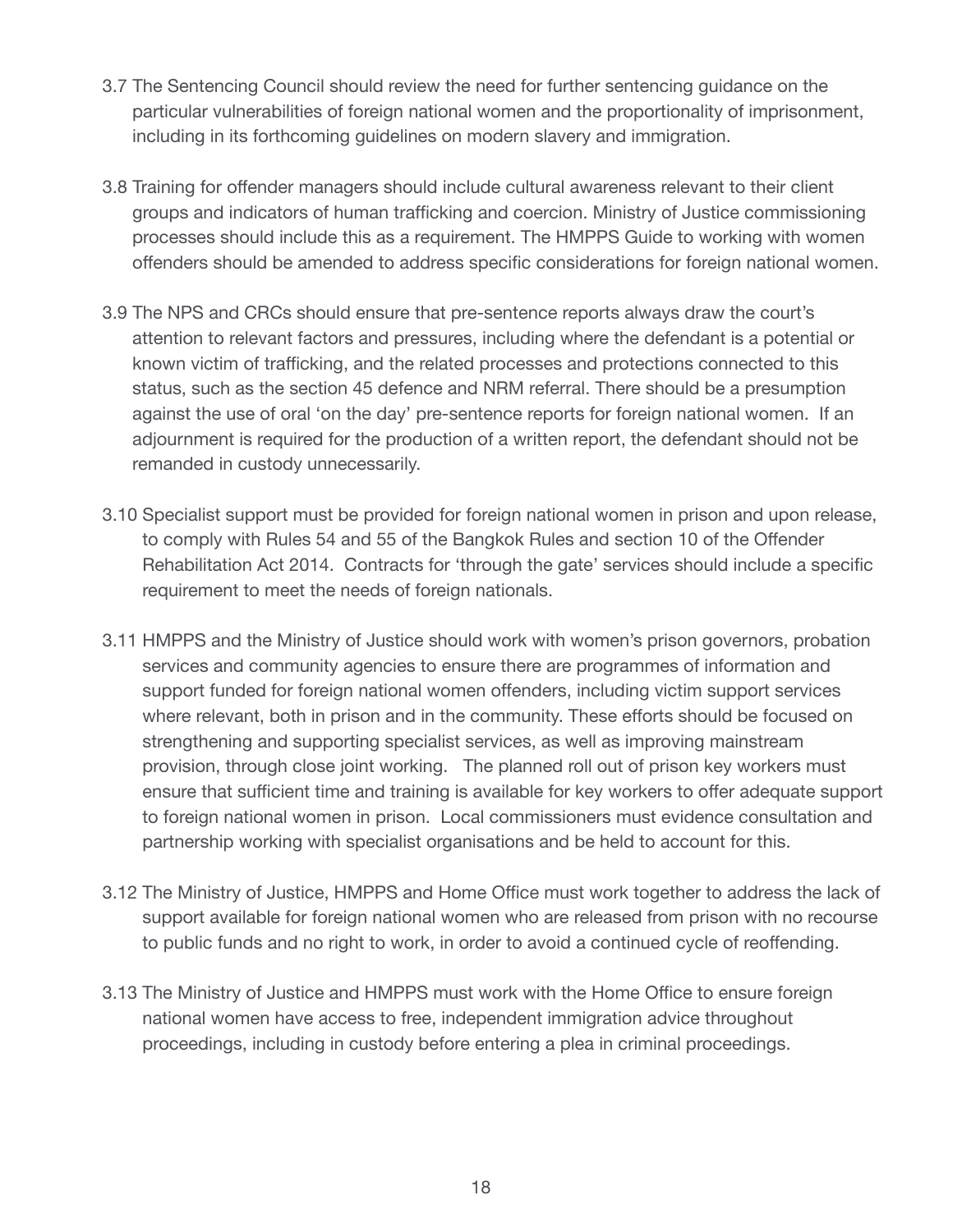- 3.14 Initial training for all prison staff should include recognising the indicators of trafficking and modern slavery and understanding the NRM process. Every women's prison should designate a staff member as a single point of contact for trafficking and modern slavery, with additional training to enable them to make NRM referrals as first responders.
- 4. **The Ministry of Justice and the Home Office must work together to ensure that women are never detained in prison for immigration purposes after the completion of their sentence.**

## **Virginia's story – Impact of Home Office delays**

Virginia came to this country from South Africa in 2003 as a visitor and obtained a student visa to study IT. Her life back home had been very hard and she was abused and beaten by her husband who threatened to kill her on several occasions.

When her student visa expired in 2006 Virginia applied for further leave to remain in the UK. Although she received confirmation from the Home Office that they had received her application, Virginia did not hear from them again nor get any decision until ten years later in 2016, when she received a letter refusing her application.

By this time Virginia had been living in the UK for 13 years and had met her current partner who is a British citizen. They have been unable to marry because the Home Office has not responded to Virginia's requests to return her passport. She has tried to make the best of living in limbo and in very difficult circumstances. Virginia was a qualified support and care worker for people with learning disabilities and mental health needs and had obtained a NVQ Level 2.

Unfortunately, in order to be able to work and earn a living, Virginia resorted to using false papers. She was prosecuted for this in 2010 and received a suspended sentence. Virginia wanted to regularise her status and her solicitor tried in vain to get a response from the Home Office regarding her application. In 2015, Virginia tried again to gain work with false papers because she wanted to pay bills and buy food. She was convicted and spent 4½ months in prison. She was not able to attend her son's funeral in South Africa and was offered no support in prison to help her cope with her bereavement. Virginia concludes:

*I still can't pay any bills as I am not allowed to work. I am under a great deal of emotional strain and cannot get any medication because I have no recourse to public funds. I consider the way I am being treated is extremely unfair, especially because of the extremely long delay in my immigration case and the difficulties I have been in as a result. I hope the authorities would be more understanding of my situation.*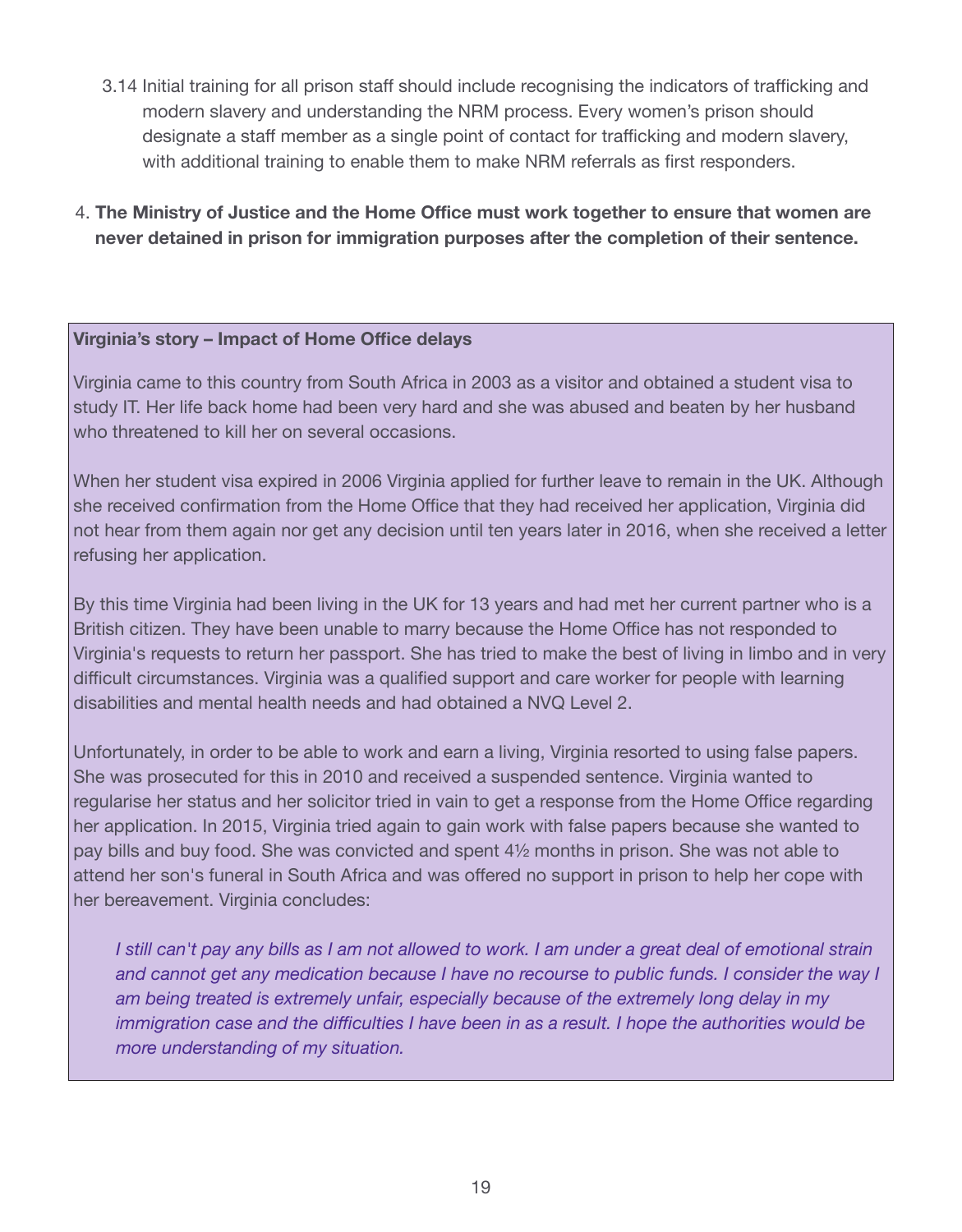# **Experiences of foreign national women and trafficked women**

The following accounts (and Linh's and Virginia's above) are taken from the focus group held by PRT at Hibiscus' specialist women's centre in London on 1 June 2017, the roundtable consultation on 19 July 2018 and Hibiscus' 2016-17 caseload records. All names have been changed.

#### **Ifede's story - Maternal imprisonment**

Ifede is a Nigerian woman who was convicted of fraud and served three months in prison. Her son was doing his GCSEs at the time of her imprisonment. She told us:

*Somebody send money to me, abroad, and I have to go and collect it and my passport was in Home Office…so I have to get an extra passport and show my face…and they arrested me. And I said 'yes, it's true I did it'…*

*I know that I made a mistake…but it's not something that you're supposed to send me to prison. My son was doing his GCSE exam…The parents saw me on that day when they arrested me…took care of my son. They took me to prison. We thought that I would come back. They sentenced me for three months.*

*My son was just…I left my home in the morning, I couldn't see him again…*

*Give them [mothers] …work to do. It is better than putting them in the prison with their children at home. Nobody can take care of them like their mother, no way.*

*Whenever my son came to see me, oh my gosh, this is not my son I left…I was crying, I was like, 'I don't want him to come'. He said, 'I just want to see my mum'. They brought him. I couldn't recognise him again…I didn't recognise him…*

Ifede faces deportation proceedings and is unable to work legally. She attends Hibiscus' specialist women's centre for support. The long-term effect of arrest and imprisonment remains with her and her son:

*I'm telling you I'm really depressed. If I see police, if I hear siren…til now it is still in my body since 2006…If I hear some things now. I am not at myself at all. Everything about me just change.* 

*My son will never forget it.*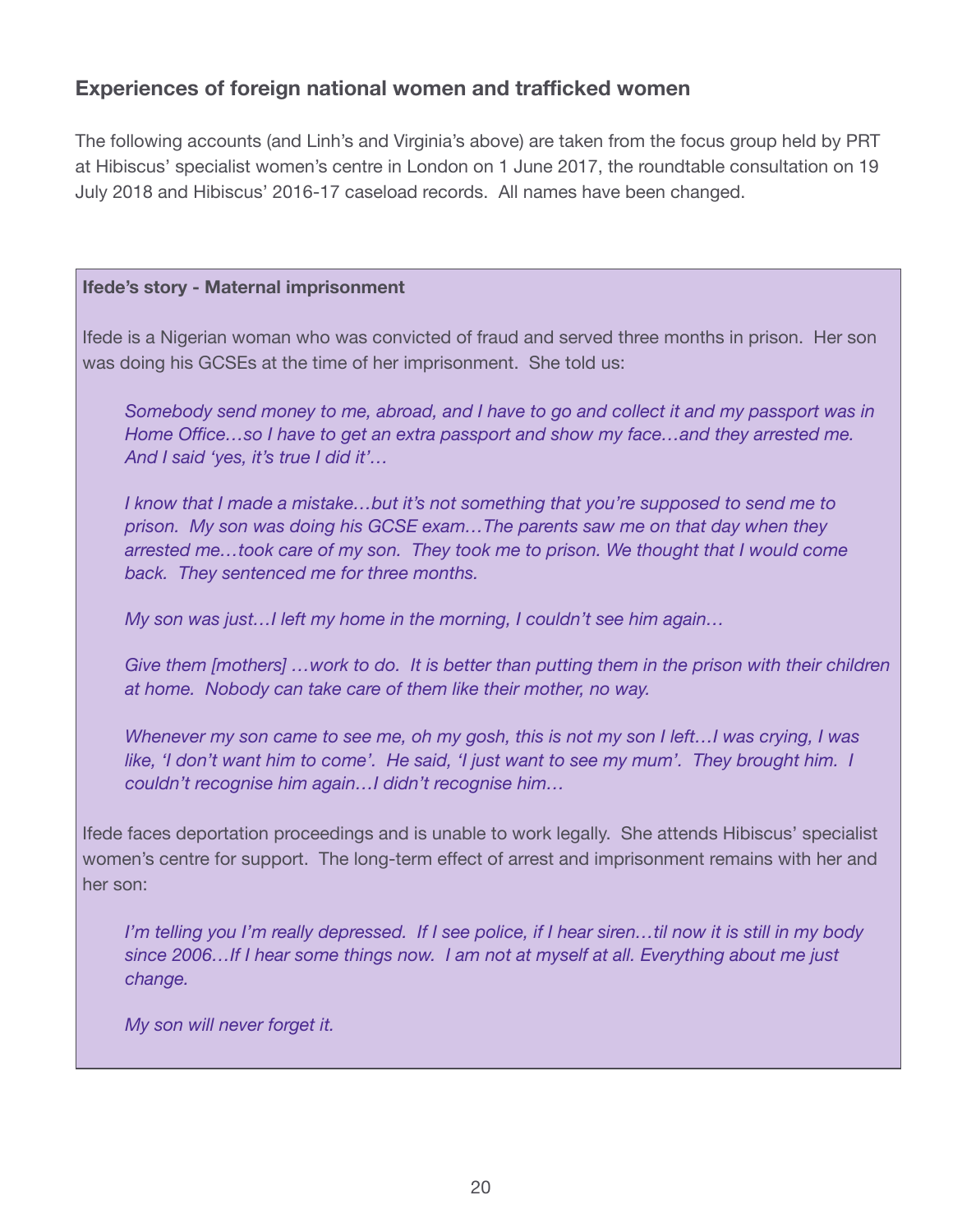## **Cristina's story - Prosecution of trafficking victim**

Cristina is a Romanian national who came to the UK when she was 19 years old, having begun a relationship a few months previously. Her boyfriend treated her well until they arrived in the UK, when he forced her to enter into prostitution and started hitting her regularly. Cristina tried to escape and went to the police. She explained everything to police officers but was left alone when leaving the police station. Her boyfriend had followed her there and picked her up in front of the police station, throwing her mobile phone in the bin and forcing her into the car.

Cristina was exploited for years before being arrested by the police during a raid. She was convicted and sentenced to six years for controlling prostitution, despite being a victim herself. Later, while in HMP Peterborough, she disclosed everything to a Hibiscus project worker and the immigration officer who acted as a first responder in her case. Although she was officially recognised as a victim of modern slavery, Cristina remained in prison until the end of her sentence and was deported to Romania on her early release date.

# **Sara's story - Impact of deportation proceedings**

Sara is Nigerian and has lived in the United Kingdom for nearly 40 years, since childhood. She had Indefinite Leave to Remain but never obtained British citizenship. She had never had any immigration difficulties before she was arrested and was not familiar with the immigration system. After being sentenced to over 12 months in prison for the offence of false accusation, Sara was now fighting deportation proceedings with assistance from Bail for Immigration Detainees (BID) and Hibiscus. She had nine children, all born in the UK. She was told by an immigration official that if she was deported to Nigeria, she could have contact with her children via Skype.

Eight weeks after her release from prison, Sara went to the immigration centre in Croydon and was immediately taken from there to an immigration removal centre where she remained for three months. BID secured her release and she is now signing in regularly with the immigration authorities. Sara explained how these proceedings created additional challenges for her upon release from prison:

*When I came out of the prison… when I went to the housing…I was told that I've not been in prison long enough so there's no way they can help me with housing and they needed to see my immigration letters… I got a letter from my bank saying that immigration said I should go back to my country, I had no right to open an account... When I also tried to go back on benefit I was told that immigration said I'm not entitled…Immigration basically … destroyed me…*

When she was in hospital after giving birth, Sara telephoned the immigration authorities to explain she would not be able to sign in. She was told that they might have to come and collect her. This made Sara frightened that social services would take her newborn baby if she was detained. She contacted BID who helped her. Although the immigration authorities have taken no further action, Sara feels in limbo. The deportation proceedings have not been discontinued and she is unable to travel:

*I have been out over three years but I'm still facing immigration – it's like a new sentence.*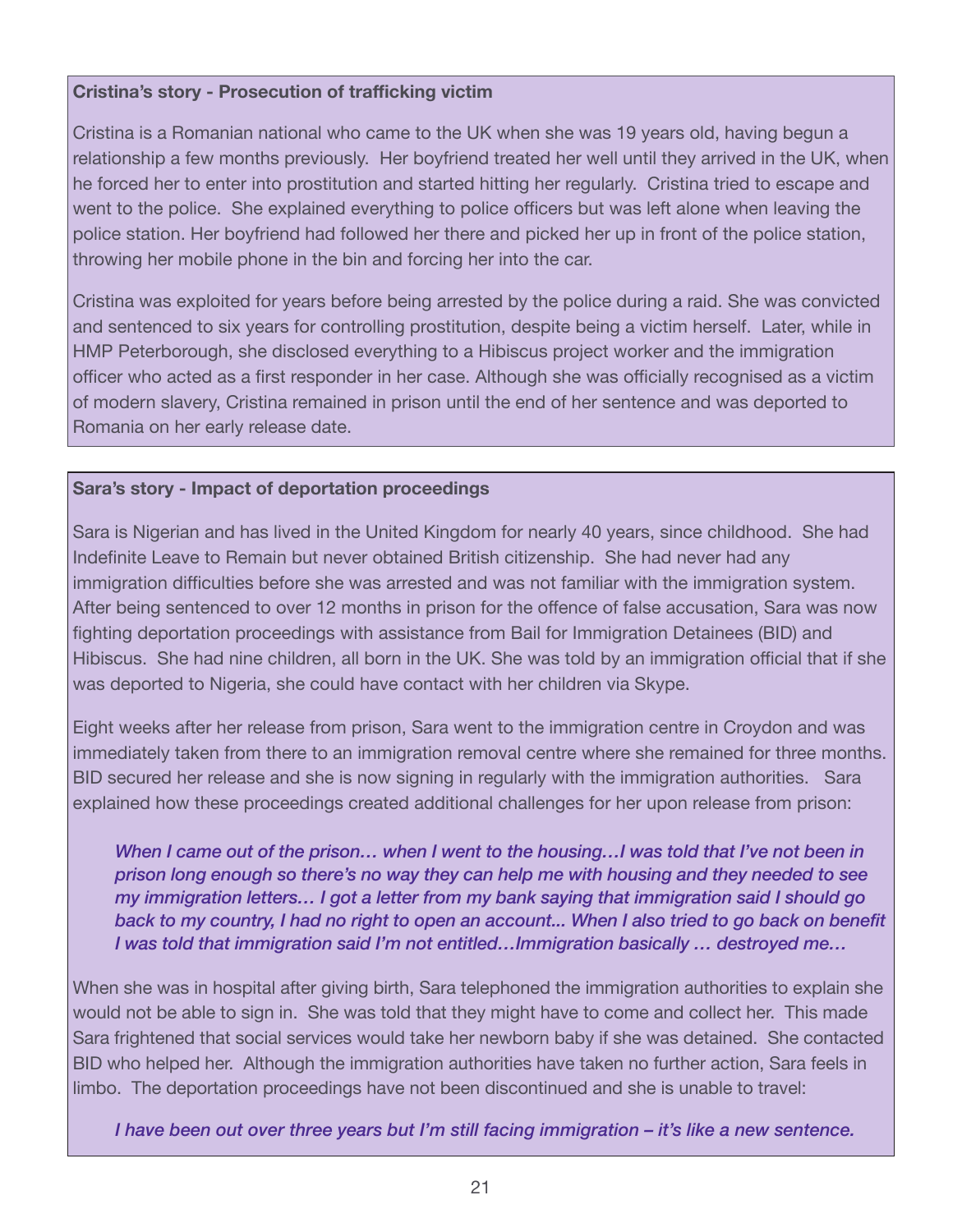# **Justina's story - Specialist support transforms lives**

Justina is an EU citizen with limited English. Her ex-partner is also an EU citizen and they have a two year old child, of whom Justina was the main carer before her arrest.

Justina's ex-partner was physically abusive to her during their relationship. She was badly beaten several times and the police became involved. She obtained a restraining order but allowed her expartner to return to the property when she discovered he was homeless. The violence continued; on one occasion Justina's ex-partner came home drunk and started hitting her. She was scared but, unable to escape, she grabbed a knife to defend herself and stabbed him in the chest. Justina was arrested and detained on remand. She did not remember the incident and was distressed whenever she tried to recall it. Her ex-partner escaped serious injury. Justina was initially charged with grievous bodily harm, but was convicted on the lesser charge of unlawful wounding and sentenced to twenty one months in prison.

Upon arrest Justina agreed for her child to be taken into care. Hibiscus offered practical and emotional support, helping Justina with financial, criminal, family and immigration matters and providing language support and advocacy. While in prison, Justina struggled to cope with the consequences of her domestic abuse. She was detained by the Home Office post-sentence and served with a deportation order. Hibiscus arranged a pro bono barrister to represent Justina at her immigration hearing and worked closely with them. The charity approached an immigration solicitor for help in applying for immigration bail and finding suitable accommodation. Justina was entitled to legal aid for her immigration bail hearing and her solicitor obtained exceptional case funding for the deportation proceedings.

Justina applied for immigration bail but had no suitable address. After six months of immigration detention the court approved Justina's release on immigration bail to a refuge. Hibiscus gave her financial support for essential expenses and she received specialist support at the safe house.

Justina's priority was to be reunited with her child. While she was in prison, social services could not conduct a parental assessment as had been requested by the family court. Since Justina's release, she has been in regular contact with the Hibiscus project worker who has supported her with her family and immigration proceedings, providing travel expenses for Justina to attend court hearings. The project worker accompanied Justina to the family court, where she was granted a residential order for her child.

While in the safe house Justina completed courses for victims of domestic violence and ESOL level 2. She won her appeal against deportation and is now in work. She has moved with her child into her own accommodation, where she feels safe.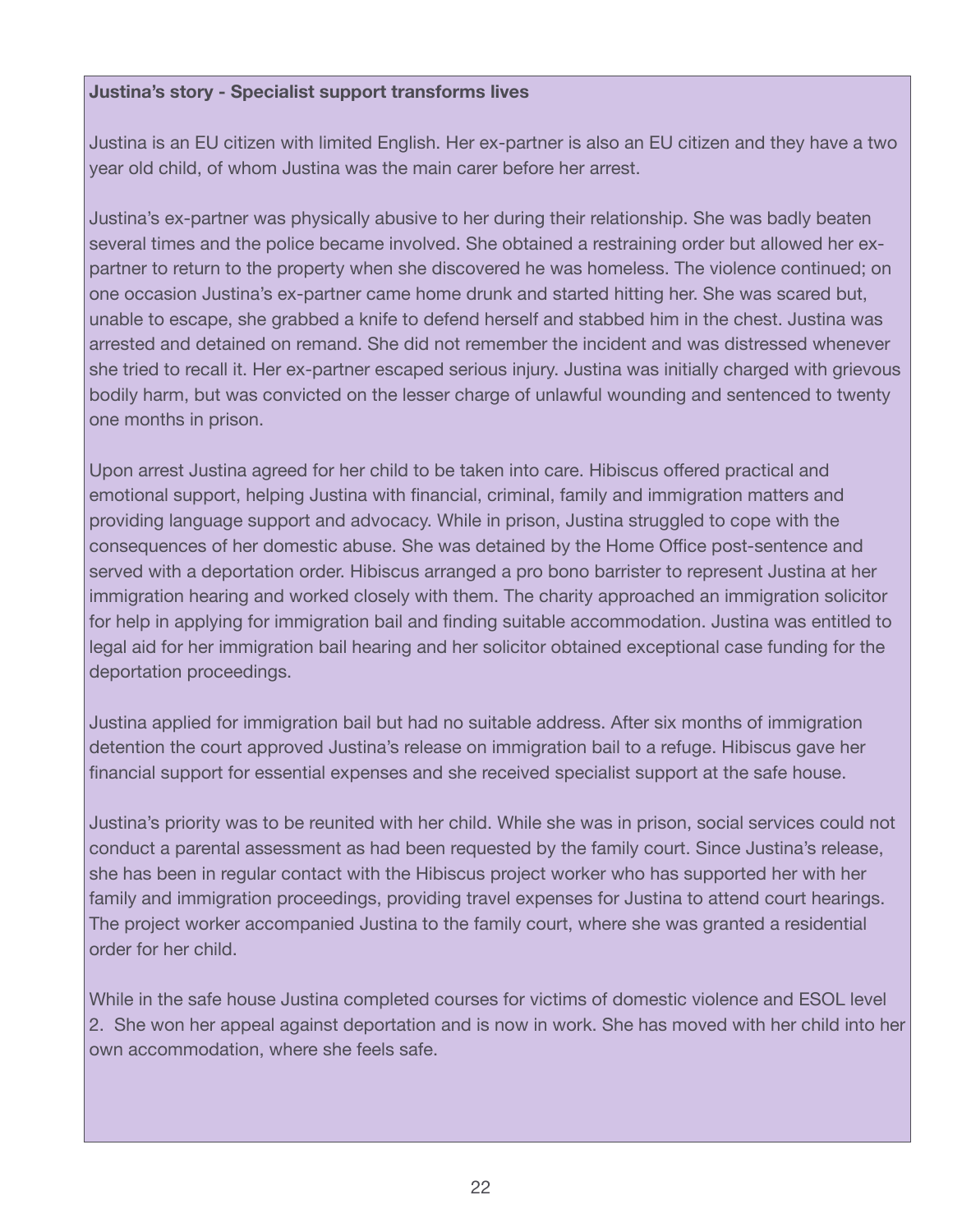# **Useful organisations**

# **[AIRE Centre](http://www.airecentre.org/pages/trafficking-and-domestic-violence-legal-project.html)**

The AIRE Centre aims to assist marginalised and vulnerable individuals to assert European law rights. It does this by taking cases to the European Court of Human Rights, providing legal advice to individuals, lawyers and other advisers, carrying out training and producing publications. Its Trafficking and Domestic Violence Legal Project provides advice and representation for victims of trafficking and domestic violence and training sessions for practitioners.

#### [Anneli Project, Leeds Women's Aid](http://www.leedswomensaid.co.uk)

The Anneli Project offers safe houses for women who have been trafficked for sexual exploitation. They also offer help with issues around immigration, sexual health, mental health, substance use, money, housing and the criminal justice system.

#### [Bail for Immigration Detainees](http://www.biduk.org/)

BID provides legal advice and representation to foreign nationals detained in removal centres and prisons to secure their release alongside research and policy advocacy.

## [Birth Companions](https://www.birthcompanions.org.uk/)

Birth Companions supports women experiencing severe disadvantage during pregnancy, birth and early parenting. It has widely acknowledged expertise in the needs of pregnant women and new mothers facing severe disadvantage both in prison and the community.

## [Diogel Project, Bawso](http://www.bawso.org.uk/our-services/women/human-trafficking-diogel-project/)

This project provides secure accommodation and support to victims of trafficking in Wales.

## [Fatima House, Father Hudson's Care](http://www.fatherhudsons.org.uk/community-projects/fatima-house/149.htm)

Fatima House is a partnership project that offers safe shelter to female asylum seekers.

## [Helen Bamber Foundation](http://www.helenbamber.org/)

The Helen Bamber Foundation supports refugees and asylum seekers who have experienced cruelty such as torture and trafficking. They provide therapy, housing and welfare support, legal protection and creative arts and skills programmes.

#### [Hibiscus](http://hibiscusinitiatives.org.uk/) Initiatives

Hibiscus Initiatives is a leading specialist charity, committed to supporting foreign national people involved in the immigration and criminal justice systems, mainly focusing on women. The charity's services include advocacy and welfare advice in prison; assistance and support with return and reintegration to home countries or community resettlement and reintegration in the UK; and mentoring support in prison and the community. Identification and support of victims of human trafficking is embedded in all areas of Hibiscus' work.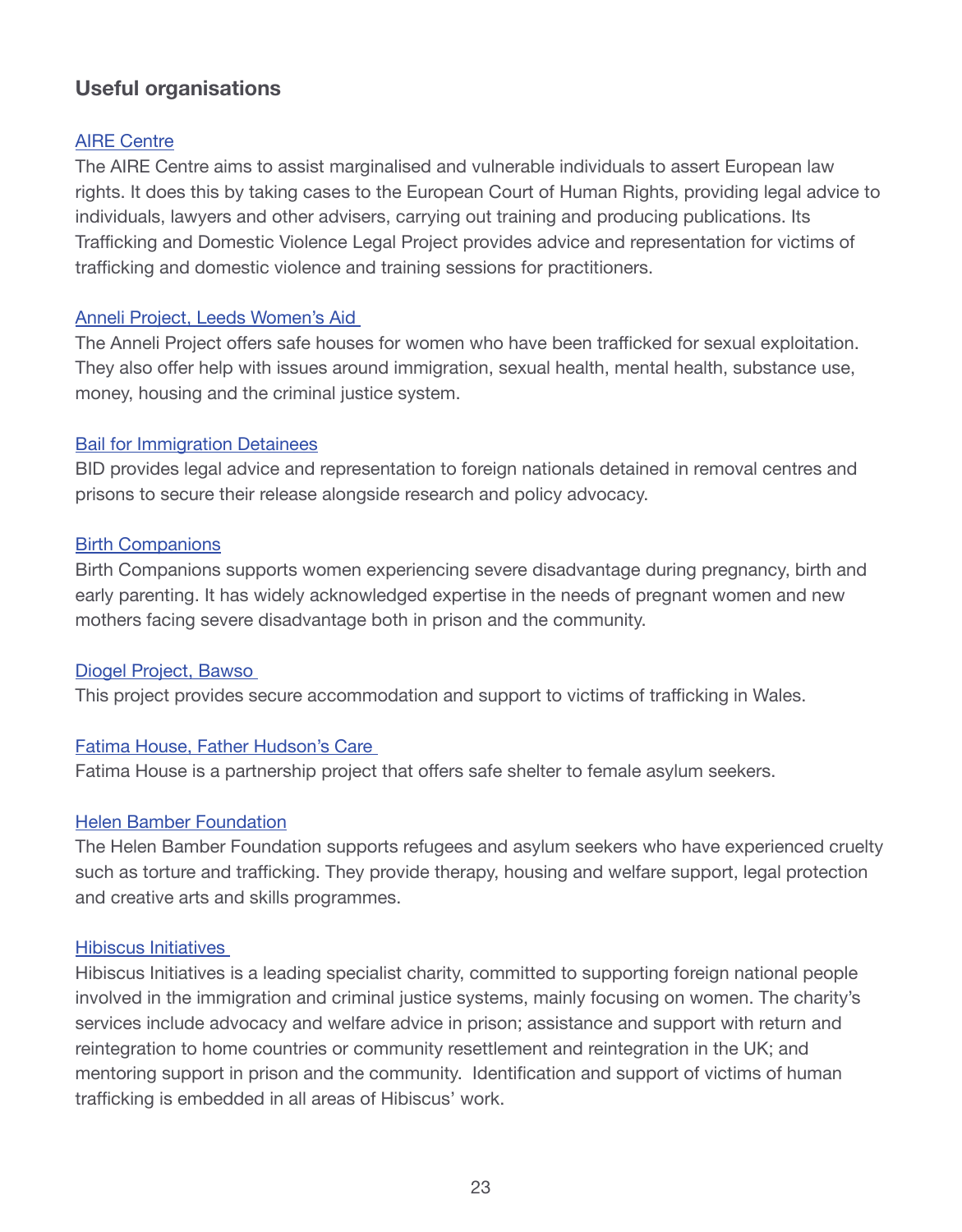#### [Hope for Justice](http://hopeforjustice.org/united-kingdom/)

Hope for Justice (UK) provide training for front-line professionals, identification and rescue of victims and legal advice and support on matters such as criminal complaints against traffickers and housing, employment and welfare issues.

#### [Imkaan](https://www.imkaan.org.uk/)

Imkaan is the only UK-based, second tier women's organisation dedicated to addressing violence against Black and minoritized women and girls.

## [Independent Anti-Slavery Commissioner](http://www.antislaverycommissioner.co.uk/)

The Commissioner encourages good practice in the prevention, detection, investigation and prosecution of modern slavery offences with the aim of increasing the number of victims referred for support and increasing the number of prosecutions and convictions of traffickers.

#### [Kalayaan](http://www.kalayaan.org.uk/)

Kalayaan is a London-based charity which provides advice and support to, as well as campaigning with and for, the rights of foreign national domestic workers in the UK.

#### [Mary Ward Loreto Women Project, Albania Hope](http://www.albaniahope.com/people-we-help/mary-wards-women/)

The MWL Women Project aims to reduce the risk of human trafficking and exploitation by helping women get out of poverty by engaging them in activities such as vocational training, business startup, marketing and event organising.

#### [Foreign National Help](http://www.migranthelpuk.org/)

Foreign National Help supports and accommodates vulnerable foreign nationals in the UK.

## [Modern Slavery Human Trafficking Unit, National Crime Agency](http://www.nationalcrimeagency.gov.uk/about-us/what-we-do/specialist-capabilities/uk-human-trafficking-centre)

The Modern Slavery Human Trafficking Unit is a multi-agency organisation led by the NCA. The unit provides a central point of expertise, support and coordination for the UK's response to modern slavery and the trafficking of human beings.

#### [Nia Ending Violence](http://www.niaendingviolence.org.uk/index.html)

Nia provides services for those who have experienced male violence which includes the London Exiting Advocacy project that works with women exiting prostitution, IDVA Service, for those identified as 'high risk' of domestic violence, and 'Safe Choices', a service which aims to reduce and prevent young women's violent offending.

#### [Rights of Women](http://rightsofwomen.org.uk/)

Rights of Women aims to achieve equality, justice and safety in the law for all women. It provides free, confidential legal advice by specialist women solicitors and barristers, produces accessible publications and training about women's legal rights and campaigns to ensure that women's voices are heard and law and policy meets all women's needs.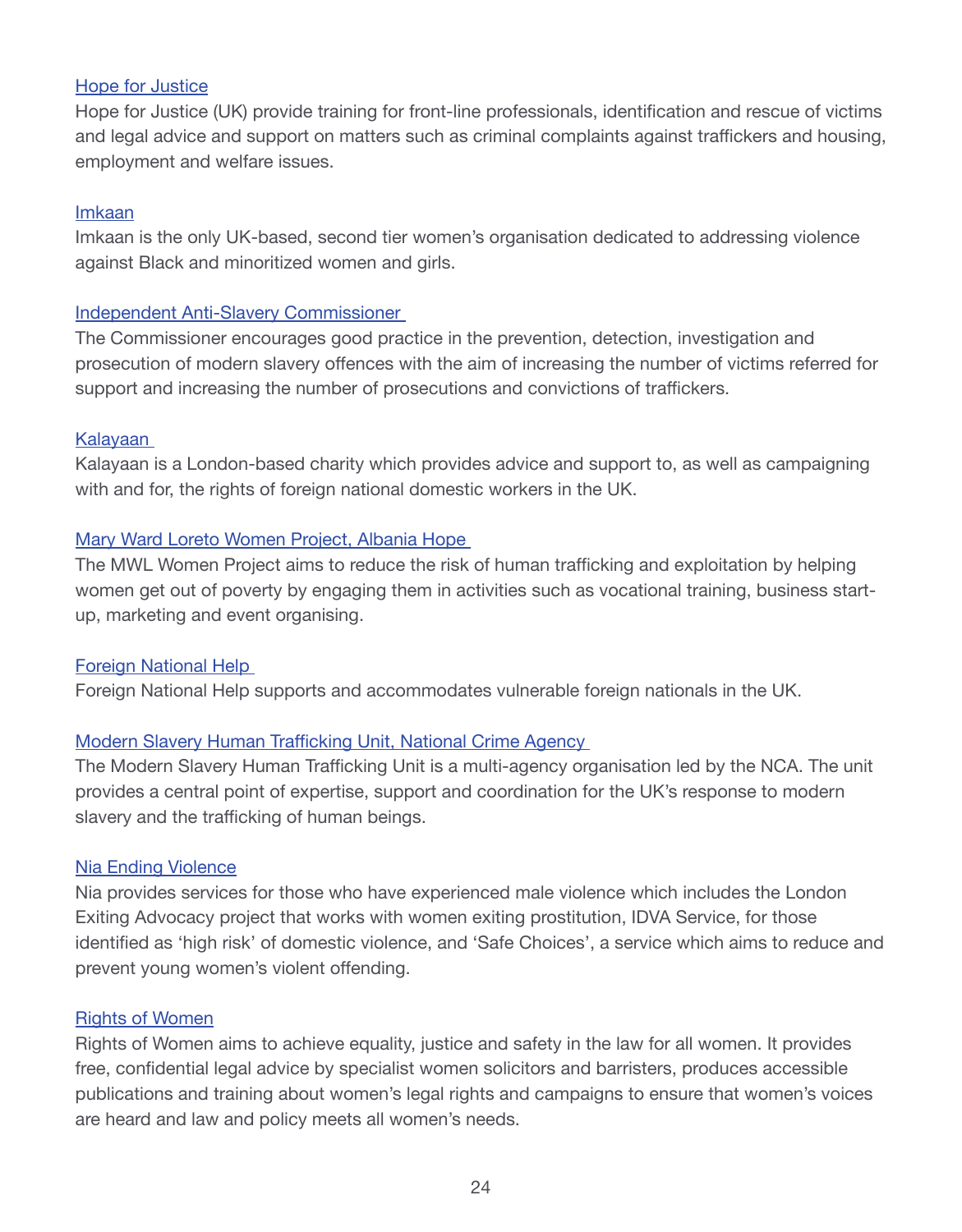## [Salvation Army](https://www.salvationarmy.org.uk/human-trafficking)

The Salvation Army provides a confidential referral helpline for victims of modern slavery and those who are concerned someone else may be a victim.

# [Southall Black Sisters](https://www.southallblacksisters.org.uk/)

SBS is a leading organisation for black and minority women and girls in the UK. It is committed to the principles of equality and justice for all but especially abused black and minority women. SBS strives to provide a safe environment for women trapped in abusive relationships or at risk of violence and abuse. Its aim is to enable women to take decisions over their lives without fear and repercussions.

# **[Stop the Traffik](http://www.stopthetraffik.org/uk/)**

Stop the Traffik is a global organisation that aims to raises awareness of trafficking and the impact it can have on businesses. They also provide training to businesses on what they can do to prevent the harm and abuse associated with human trafficking.

# [Trafficked Girls' and Young Women's Project, Refugee Council](http://www.refugeecouncil.org.uk/what_we_do/childrens_services/working_with_trafficked_children/trafficked_girls_and_young_womens_pro)

This project sits within the Refugee Council in Croydon, offering specialist advice to girls and young women who have been trafficked to the UK.

# [Trafficking Awareness Raising Alliance \(TARA\), Community Safety Glasgow](https://www.communitysafetyglasgow.org/what-we-do/supporting-victims-of-gender-based-violence/%EF%BF%BC%EF%BF%BCtara/)

TARA is a support service in Scotland for trafficking survivors which includes accommodation, advocacy, help accessing legal advice and help speaking to the police.

## [Unseen UK](http://www.unseenuk.org/)

Unseen UK runs a safe house in the South West of England for victims of modern slavery. They also run a helpline and a range of services for survivors including support with resettling and integrating, legal assistance and education services.

## [Women in Prison](http://www.womeninprison.org.uk/about-us.php)

Women in Prison supports women to avoid and exit the criminal justice system and campaigns for the radical changes needed to deliver support services and justice for women.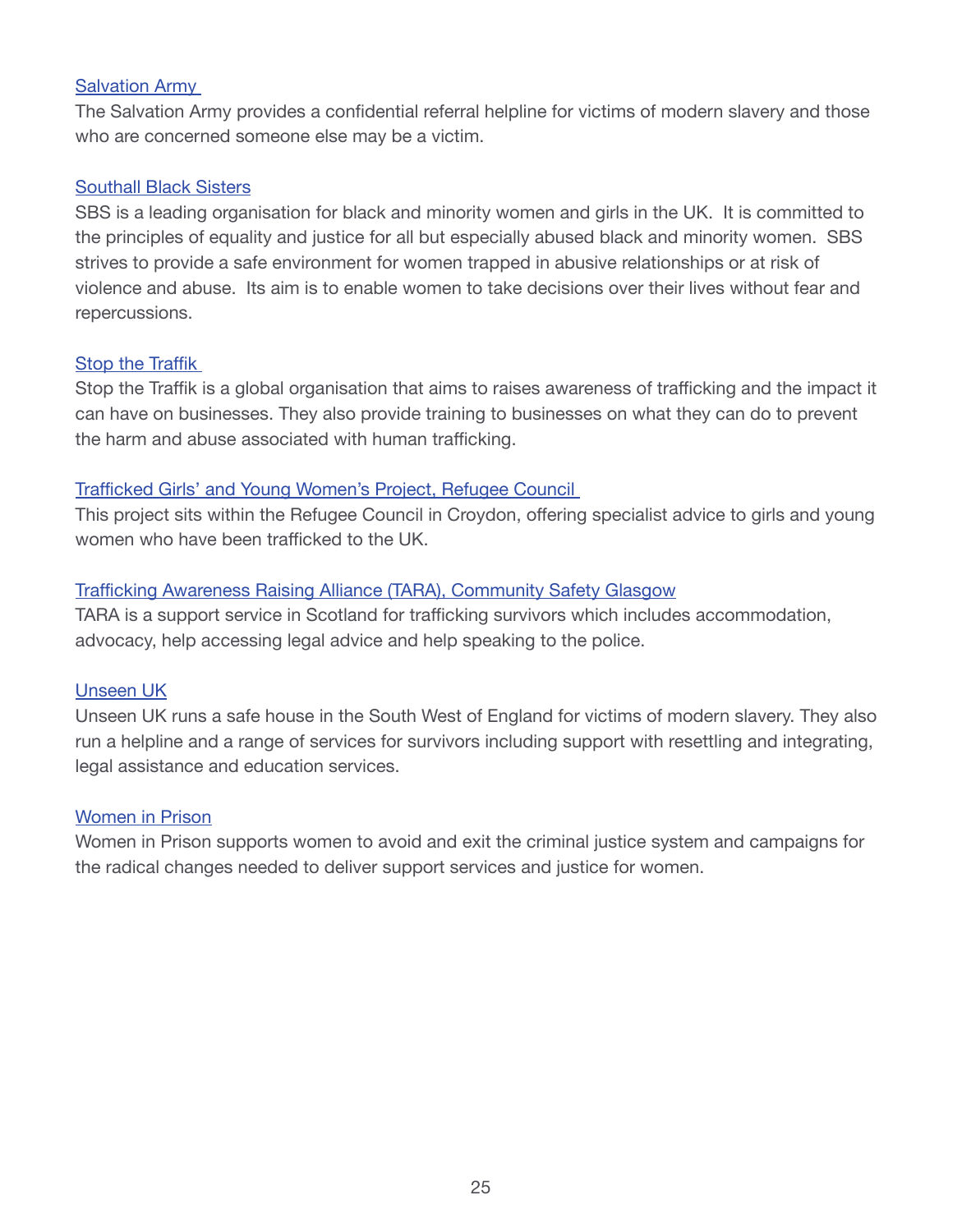# **END NOTES**

- <sup>1</sup> [Ministry of Justice FOI 180110013 response 7 February 2018](http://hubble-live-assets.s3.amazonaws.com/biduk/redactor2_assets/files/657/Legal_Advice_Survey_-_Spring_2018.pdf#incoming-1109035)
- <sup>2</sup> NOMIS (2011), LC2102EW National Identity by sex by age, available at:
- [https://www.nomisweb.co.uk/census/2011/LC2102EW/view/2092957703?rows=natid\\_all&cols=c\\_sex](https://www.nomisweb.co.uk/census/2011/LC2102EW/view/2092957703?rows=natid_all&cols=c_sex)
- <sup>3</sup> [Ministry of Justice FOI 180110013 response 7 February 2018](https://www.whatdotheyknow.com/request/foreign_national_prisoners_4?nocache=incoming-1109035#incoming-1109035)
- <sup>4</sup> [Ibid](https://www.whatdotheyknow.com/request/foreign_national_prisoners_4?nocache=incoming-1109035#incoming-1109035)
- <sup>5</sup> Prisons and Probation Ombudsman (2016) Annual report 2015–16, London: PPO
- <sup>6</sup> Table 1.7, Ministry of Justice (2017) Offender Management Statistics Quarterly: April June 2017, London: MoJ
- <sup>7</sup> Ibid
- <sup>8</sup> Table 1.8: Prison population by establishment, nationality status and sex, 30 June 2017, Prison Population June 2017: Offender Management Statistics Quarterly: January to March 2017, MOJ: London
- 9 HM Inspectorate of Prisons (2016), Report on an unannounced inspection of HMP/YOI Bronzefield 9 20 November 2015, HMIP: London; HMIP (2017), Report on an unannounced inspection of HMP/YOI Drake Hall – 11-22 July 2016, HMIP: London; HMIP (2017) Report on an unannounced inspection of HMP Eastwood Park – 7-18 November 2016, HMIP: London; HMIP (2018) Report on an unannounced inspection of HMP & YOI Peterborough (Women), 11-21 September 2017, London: HMIP
- <sup>10</sup> HMIP (2016), Report on an unannounced inspection of HMP/YOI East Sutton Park 11-22 July 2016, HMIP: London; HMIP (2018) Report on an unannounced inspection of HMP & YOI Peterborough (Women), 11-21 September 2017, London: HMIP
- <sup>11</sup> Table 1.8, Ministry of Justice (2017) Offender management statistics quarterly July to September 2017, Prison population: 31 December 2017, London: MoJ
- <sup>12</sup> Prison Service Instruction 37/2014, available at: [https://www.justice.gov.uk/downloads/offenders/psipso/psi-2014/psi-37-2014](https://www.justice.gov.uk/downloads/offenders/psipso/psi-2014/psi-37-2014-eligible-open-conditions.pdf) [eligible-open-conditions.pdf](https://www.justice.gov.uk/downloads/offenders/psipso/psi-2014/psi-37-2014-eligible-open-conditions.pdf)
- 13 Section 45, Modern Slavery Act 2015; Council of Europe Convention on Action against Trafficking in Human Beings 2005; Directive 2011/36/EU of the European Parliament and of the Council of 5 April 2011 on preventing and combating trafficking in human beings and protecting its victims; see also [United Nations Protocol to Prevent Trafficking in Persons, Especially Women and Children,](https://treaties.un.org/doc/source/docs/A_RES_55_25-E.pdf) [supplementing the United Nations Convention Against Transnational Organised Crime, Article 6](https://treaties.un.org/doc/source/docs/A_RES_55_25-E.pdf)
- <sup>14</sup> PRT (2012) No Way Out: A briefing paper on foreign national women in prison in England and Wales, London: PRT
- <sup>15</sup> [Ministry of Justice \(2018\) Female Offender Strategy, London: MoJ](https://www.gov.uk/government/publications/female-offender-strategy)
- <sup>16</sup> See: Corston, J. (2007) The Corston Report: A report by Baroness Jean Corston of a Review of Women with Particular Vulnerabilities in the Criminal Justice System, London: Home Office; PRT (2012) No Way Out: A briefing paper on foreign national women in prison in England and Wales, London: PRT; and Hales, L. and Gelsthorpe, L. (2012), The Criminalisation of Migrant Women, Cambridge: Institute of Criminology, University of Cambridge<br>17 [NOMS \(2015\) PSI 01/2015. The allocation of prisoners liable to deportation or removal from the United Kingdom, London: NOMS](https://www.justice.gov.uk/downloads/offenders/psipso/psi-2015/psi-01-2015-allocation-of-prisoners-liable-to-deportation-removal.pdf)
- 
- <sup>18</sup> [The Guardian 'Immigration Bill: May defends plans to create 'hostile environment', 10 October 2013](https://www.theguardian.com/politics/2013/oct/10/immigration-bill-theresa-may-hostile-environment)
- <sup>19</sup> [Huffington Post, 'Sajid Javid: No more 'hostile environment' for illegal immigrants', 30 April 2018](http://www.prisonreformtrust.org.uk/women)
- <sup>20</sup> [All-Party Parliamentary Group for Ending Homelessness \(2018\) Rapidly responding to homelessness a look at migrant](http://www.hibiscusinitiatives.org.uk) [homelessness, youth homelessness and rapid rehousing models – July 2018: Report 2, London: APPG for Ending Homelessness](http://www.hibiscusinitiatives.org.uk)
- <sup>21</sup> [End Violence Against Women \(2018\) Women living in a hostile environment, London: EVAW](http://www.leedswomensaid.co.uk/our-services/trafficked-women/) <sup>22</sup> Detention Action (2014) The State of Detention: Immigration detention in the UK in 2014, London: Detention Action
- <sup>23</sup> McGuinness, T. et al (2017) House of Commons Library Briefing Paper No. 7294, 13 June 2017: Immigration detention in the UK, an overview, London: TSO
- <sup>24</sup> Bail for Immigration Detainees website, viewed February 2018: [http://www.biduk.org/pages/88-frequently-asked-questions#FAQ1](http://www.biduk.org/#FAQ1)
- <sup>25</sup> McGuinness, T. et al (2017) House of Commons Library Briefing Paper No. 7294, 13 June 2017: Immigration detention in the UK, an overview, London: TSO
- <sup>26</sup> Table A1.18, Ministry of Justice, Prison population: June 2002 to June 2017, London: MoJ. Data about the post-sentence detention of women in prison for immigration purposes also appears in prisoner surveys by HM Inspectorate of Prisons. These surveys suggest very low numbers of women are being held in prison in these circumstances, although it should be noted that the data are based on self-reporting. The 2018 inspectorate report on HMP & YOI Peterborough (Women) found that one woman was held for immigration purposes. (HM Inspectorate of Prisons (2018) Report on an unannounced inspection of HMP & YOI Peterborough (Women) by HM Inspector of Prisons, 11-21 September 2017, London: HMIP)
- <sup>27</sup> [House of Commons Library \(2017\) Deportation of foreign national offenders, London: TSO](http://www.fatherhudsons.org.uk/community-projects/fatima-house/149.htm)
- <sup>28</sup> [Ibid](http://www.helenbamber.org/)
- <sup>29</sup> [Ibid](http://hibiscusinitiatives.org.uk/)
- <sup>30</sup> [National Audit Office \(2014\) Managing and removing foreign national offenders, London: TSO](http://hopeforjustice.org/united-kingdom/)
- <sup>31</sup> [Home Affairs Committee \(2016\) The work of the immigration directorates \(Q1 2016\), London: TSO](https://www.imkaan.org.uk/)
- 32 [Home Affairs Committee \(2016\) The work of the Immigration Directorates \(Q4 2015\): Government Response to the Committee's](http://www.antislaverycommissioner.co.uk/#_idTextAnchor007) [Second Report of Session 2016–17, London: TSO](http://www.antislaverycommissioner.co.uk/#_idTextAnchor007)
- 33 [National Audit Office \(2014\) Managing and removing foreign national offenders, London: TSO](http://www.kalayaan.org.uk/)
- <sup>34</sup> Fleetwood, J. (2014) Drug mules: women in the international cocaine trade, London: Palgrave Macmillan
- 35 Corston, J. (2007) The Corston Report: A report by Baroness Jean Corston of a Review of Women with Particular Vulnerabilities in the Criminal Justice System, London: Home Office
- 36 PRT (2017) Counted Out: Black, Asian and Minority Ethnic Women in the Criminal Justice System, London: PRT
- <sup>37</sup> HMIP (2018) Report on an umannounced inspection of HMP & YOI Peterborough (women), 11-21 September 2017, London: HMIP
- 38 [National Offender Management Service \(2015\) PSI 01/2015. The allocation of prisoners liable to deportation or removal from the](http://www.albaniahope.com/people-we-help/mary-wards-women/) [United Kingdom, London: NOMS](http://www.albaniahope.com/people-we-help/mary-wards-women/)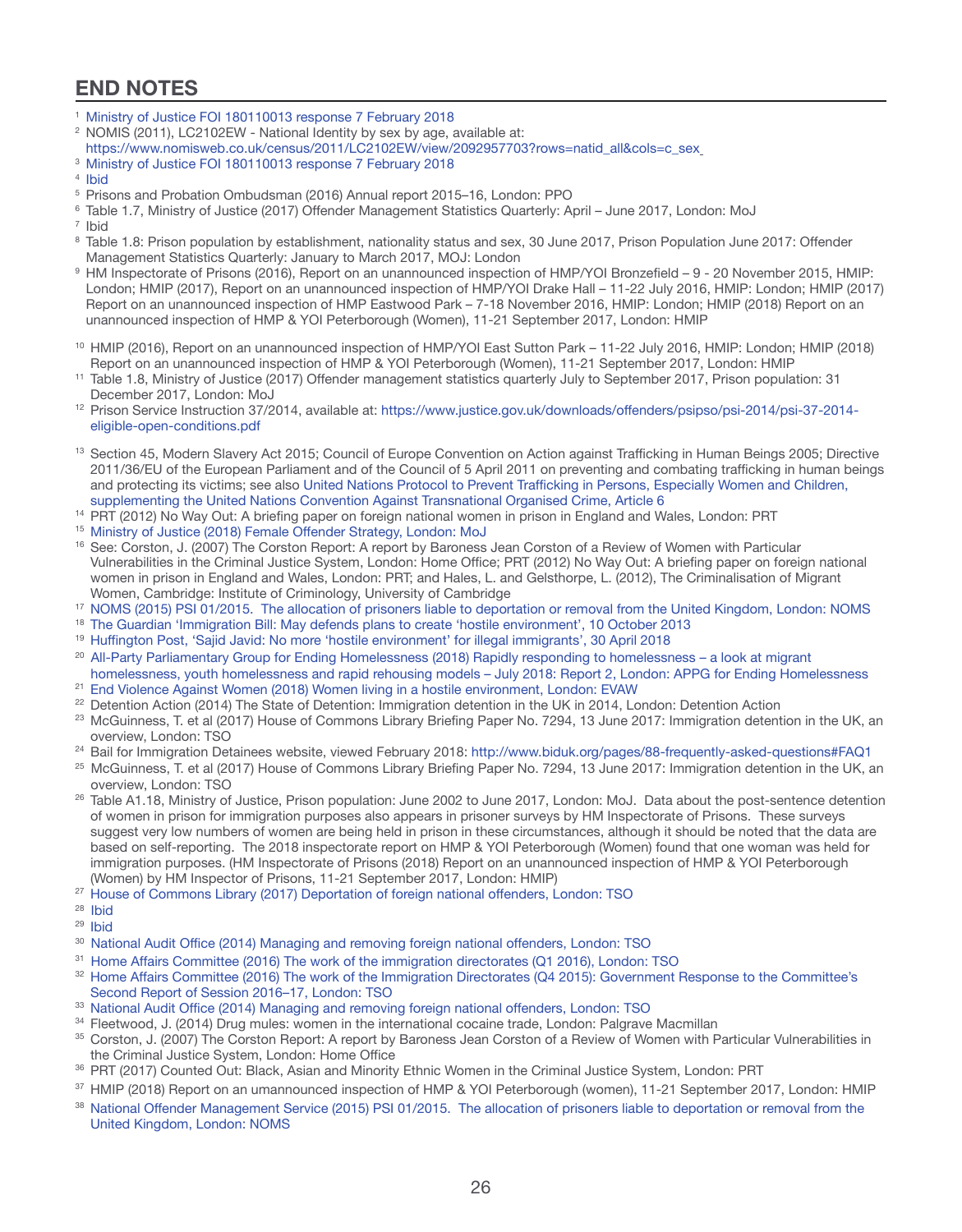- 39 National Crime Agency (2017), National Referral Mechanism Statistics End of year summary 2016 Annex E, available at: http://www.nationalcrimeagency.gov.uk/publications/788-national-referral-mechanism-statistics-end-of-year-summary-2016/file
- <sup>40</sup> Silverman, B. (2014), Modern Slavery: an application of Multiple Systems Estimation, London: Home Office
- <sup>41</sup> National Crime Agency (2017), National Referral Mechanism Statistics End of year summary 2016, available at:
- http://www.nationalcrimeagency.gov.uk/publications/788-national-referral-mechanism-statistics-end-of-year-summary-2016/file <sup>42</sup> [The Independent, 'UK's first independent anti-slavery commissioner resigns citing government interference', 17 May 2018](http://www.niaendingviolence.org.uk/index.html)
- <sup>43</sup> See: HM Inspectorate of the Crown Prosecution Service (2017) The CPS Response to the Modern Slavery Act 2015, London: HMICPS; HM Inspectorate of Constabulary and Fire & Rescue Services (2017) Stolen freedom: the policing response to modern slavery and human trafficking, London: HMICFRS; Haughey, C. (2016) The Modern Slavery Act Review, London: Home Office; Rights of Women (2014) Seeking Refuge? Trafficking and the National Referral Mechanism, London: Rights of Women; and United Nations Office on Drugs and Crime (2008), Handbook for Prison Managers and Policymakers on Women and Imprisonment, Vienna: UNODC
- <sup>44</sup> https://www.gov.uk/government/news/modern-slavery-victims-to-receive-longer-period-of-support
- <sup>45</sup> Prison Reform Trust (2017) There's a reason we're in trouble: Domestic abuse as a driver to women's offending, London: PRT <sup>46</sup> Corston, J. (2007) The Corston Report: A report by Baroness Jean Corston of a Review of Women with Particular Vulnerabilities in
- the Criminal Justice System, London: Home Office
- <sup>47</sup> See: [CPS \(2015\) Transforming summary justice: a criminal justice system-wide initiative to improve how cases are dealt with in the](http://rightsofwomen.org.uk/) [magistrates courts, London: CPS](http://rightsofwomen.org.uk/)
- <sup>48</sup> See: [Judiciary of England and Wales \(2018\) The Better Case Management \(BCM\) Handbook, London: Judiciary of England and](https://www.salvationarmy.org.uk/human-trafficking) **[Wales](https://www.salvationarmy.org.uk/human-trafficking)**
- 49 Centre for Justice Innovation (2018) The changing use of pre-sentence reports, London: Centre for Justice Innovation
- <sup>50</sup> For a detailed set of recommendations regarding the impact of maternal imprisonment on children, see: Beresford, S. (2018) What about me? The impact on children when mothers are involved in the criminal justice system, London: PRT. See also the resources produced by Dr Shona Minson: [PRT \(2018\) New resources launched to highlight impact of maternal imprisonment on 17,000](https://www.southallblacksisters.org.uk/) [children a year, London: PRT](https://www.southallblacksisters.org.uk/)
- <sup>51</sup> Table A1.9, Ministry of Justice (2018) Prison population June 2002 to June 2017, London: MoJ; HMP & YOI Peterborough (September 2017), HMP Eastwood Park (November 2016), HMP Foston Hall (June 2016), HMP Bronzefield (November 2015), HMP Peterborough (July 2014), HMP Send (February 2014)
- <sup>52</sup> Lammy, D. (2017) The Lammy Review: An independent review into the treatment of, and outcomes for, Black, Asian and Minority Ethnic individuals in the criminal justice system, London: MoJ; PRT (2017) Counted Out: Black, Asian and minority ethnic women in the criminal justice system, London: PRT; Cox, J. and Sacks-Jones, K. (2017) Double Disadvantage: The experiences of Black, Asian and minority ethnic women in the criminal justice system, London: Agenda and Women in Prison
- <sup>53</sup> [College of Policing \(2015\) Authorised Professional Practice: Major investigation and public protection Modern Slavery, London:](http://www.stopthetraffik.org/uk/) [CoP;](http://www.stopthetraffik.org/uk/) [Crown Prosecution Service Guidance: Human trafficking and modern slavery, London: CPS;](http://www.refugeecouncil.org.uk/what_we_do/childrens_services/working_with_trafficked_children/trafficked_girls_and_young_womens_pro#a25) HM Inspectorate of the Crown Prosecution Service (2017) The CPS Response to the Modern Slavery Act 2015, London: HMICPS; HM Inspectorate of Constabulary and Fire & Rescue Services (2017) Stolen freedom: the policing response to modern slavery and human trafficking, London: HMICFRS
- <sup>54</sup> Section 45, Modern Slavery Act 2015
- <sup>55</sup> [Ministry of Justice \(2018\) Female Offender Strategy, London: MoJ](http://www.communitysafetyglasgow.org/what-we-do/supporting-victims-of-gender-based-violence/??tara/)
- <sup>56</sup> For a detailed set of recommendations regarding the impact of maternal imprisonment on children, see: Beresford, S. (2018) What about me? The impact on children when mothers are involved in the criminal justice system, London: PRT
- <sup>57</sup> The Anti-Trafficking Monitoring Group (October 2016), Class Acts? Examining Modern Slavery Legislation Across the UK, available at: [http://www.antislavery.org/wp-content/uploads/2017/01/atmg\\_class\\_acts\\_report\\_web\\_final.pdf](http://www.unseenuk.org/)
- 58 [United Nations Office on Drugs and Crime, Human Trafficking Indicators](http://www.womeninprison.org.uk/about-us.php)
- <sup>59</sup> [Equality and Human Rights Commission \(2018\) Pressing for progress: women's rights and gender equality in 2018, London: EHRC](https://twitter.com/PRTuk)
- <sup>60</sup> [Ministry of Justice \(2018\) Female Offender Strategy, London: MoJ](https://www.gov.uk/government/publications/female-offender-strategy)
- <sup>61</sup> Rutherford, F. (2017) HMCTS improving the justice system, available at: [https://insidehmcts.blog.gov.uk/2017/03/31/hmcts](https://insidehmcts.blog.gov.uk/2017/03/31/hmcts-improving-the-justice-system/)[improving-the-justice-system/](https://insidehmcts.blog.gov.uk/2017/03/31/hmcts-improving-the-justice-system/) (accessed December 2017)
- <sup>62</sup> [PRT \(2018\) New resources launched to highlight impact of maternal imprisonment on 17,000 children a year, London: PRT.](http://www.prisonreformtrust.org.uk/WhatWeDo/ProjectsResearch/Women/News/ItemId/524/vw/1) These resources developed by Dr Shona Minson for Oxford University and the Prison Reform Trust, to raise awareness of the impact of maternal imprisonment, provide a potential model for this work.